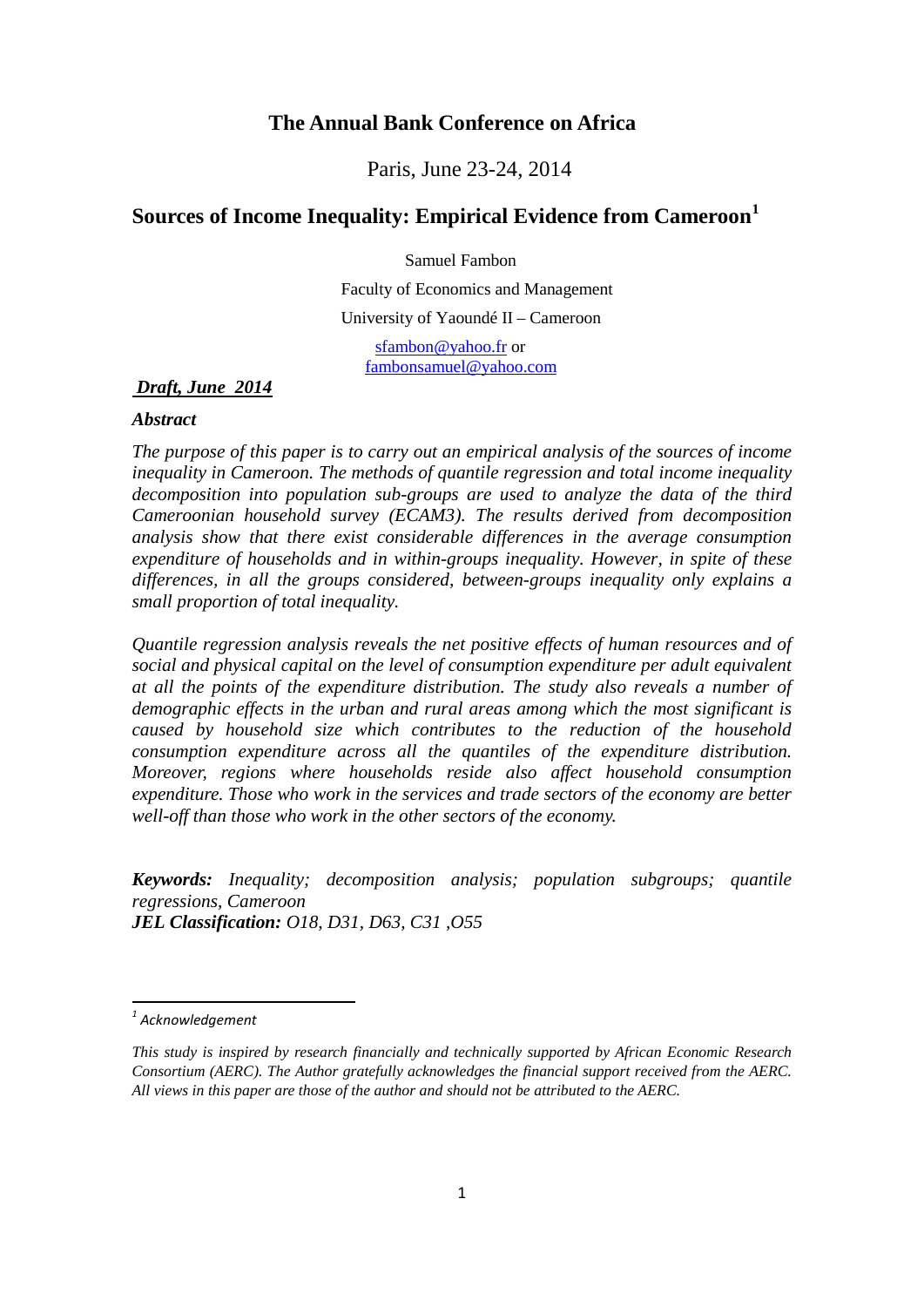#### **Introduction**

The purpose of this paper is to carry out an empirical analysis of the sources of income inequality in Cameroon, using both the methods of quantile regression and of the analysis of total income inequality decomposition into population sub-groups. The decomposition of inequality indexes through household groups or sources of income is useful in the estimation of the contribution of each component of total inequality. This may make it possible for decision makers to conceive efficient policies likely to reduce disparities in the distribution of income by using targeting tools.

The literature on the decomposition of income inequality measures is vast and has contributed to a large extent, to the understanding of the determinants of inequality and to the detection of the relative contributions of different factors<sup>[2](#page-1-0)</sup> to total inequality. Studies of inequality that use the technique of decomposition by population sub-groups include, for instance, the study carried out by Bhattacharya and Mahalanobis (1967). These authors decomposed the Gini coefficient and the standard deviation of logarithms for the year 1957-58 based on household consumption expenditure survey data, and found that a quarter of total inequality was explained by the between-States inequality component, while the remaining three-quarters of inequality were explained by the within-States inequality component. Mehran (1974), Mangahas (1975), and Pyatt (1976) decomposed Gini coefficients for the cities of Iran, the regions of the Philippines and the urban/rural regions of Sri Lanka, respectively. Glewwe (1986), as well as Fields and Schultz (1980) used decomposition techniques to analyze inequality in Sri Lanka and in Columbia respectively. All of these studies more or less agreed on the lack of significance of regional effects on a country's total inequality, even with the existence of many highly pronounced inter-regional disparities<sup>[3](#page-1-1)</sup>.

Other studies have rather used regression analysis in the decomposition of inequality. The decomposition of Fields (1997), for instance, estimates the share of factors that contribute mainly to the determination of income inequality. This method consists in carrying out a set of regressions. The alternative approach is the quantile regression method in which, instead of estimating the mean of a conditional dependent variable using the values of independent variables, we estimate the median, that is, we minimize the sum of absolute residuals instead of the sum of squared residuals as in ordinary least squares regressions. It is possible to estimate different percentiles of dependent variables, and thus to obtain the estimates of different parts of the income or expenditure distribution (Deaton, 1997). Nguyen et al. (2007), for instance, used the quantile regression method to analyze urban-rural consumption expenditure inequality

<span id="page-1-0"></span><sup>&</sup>lt;sup>2</sup> It is well known that multiple factors in combinations determine the existing level of inequality in a given country at a point in time. Each egalitarian economist (acting for political goals) should be interested in the quantification of the relative contributions of the different factors that cause inequality, and could concentrate more on factors that can be subjected to an efficient policy treatment.

<span id="page-1-1"></span><sup>&</sup>lt;sup>3</sup> Other studies that used the decomposition of inequality include, for instance, Mookherjee and Shorrocks (1982), Ikemoto (1985), Ikemoto (1991), Ching (1991), Tsakloglou (1993), Tsui (1993), Jenkins (1995), Cowell, (1980)**,** Bourguignon, (1979)**, and** Shorrocks, 1980 and 1984).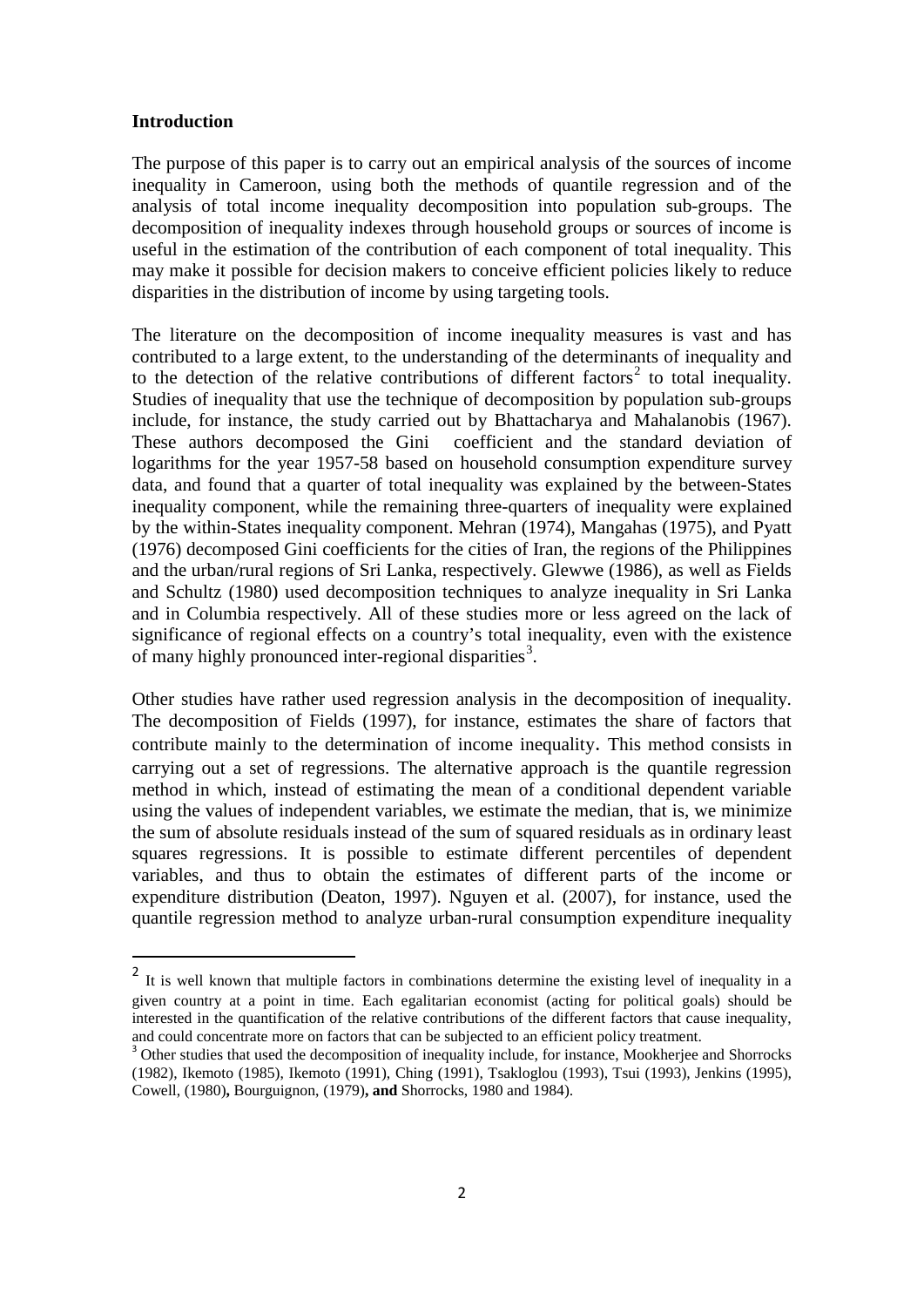in Vietnam in 1993 and 1998. The authors found that the income gap in 1993 was mainly explained by differences in the co-variables, while in 1998 the income gap was due to differences in the returns across regions, and for both years, the returns due to the co-variables were larger at the top of the distribution of household consumption expenditure per capita.

There exist a number of studies on inequality in Cameroon which have applied one or the other of the inequality decomposition methods mentioned above. For instance, Baye and Epo (2013) applied the inequality decomposition approach based on regression to explore the determinants of income inequality in Cameroon, using the 2007- Cameroonian household survey data. Their results show that the income sources attributable to education, health, urban residence, household size, the proportion of active household members, formal sector workers and ownership of agricultural land, are in that order the main determinants of household income inequality in Cameroon.

Chameni and Miamo (2012) analyzed consumption expenditure inequality in Cameroon over the period 1996-2007, using the Shapley-Shorrocks method of decomposing inequality into population sub-groups and by income/expenditure sources. Their results show that food and housing expenditures explain inequality according to income sources, while the expenditure distribution is more unequal among men household heads in the urban area and among those aged 31 and 50 in the case of decomposition into sub-groups of the population

Fambon (2010) examined the evolution of inequality in the distribution of income in Cameroon between 1984 and 1996 by breaking inequality down into within- and between-groups inequality components, using the Gini coefficient decomposition method based on the Shapely-value, and total expenditure per adult equivalent as welfare indicator to determine the contributions of these inequality components to total inequality at the national level. The decomposition is carried out according to areas, strata, educational level, gender, and the household head**--s** age group. The results of this study show that total expenditure inequality fell slightly between 1984 and 1996, and that the contributions of within-groups inequality components to total inequality for the five socio-economic characteristics mentioned above, predominantly explain total inequality at the national level in Cameroon**.**

Araar (2006) used both the Shapley-value and analytical approaches to carry out the decomposition of the Gini coefficient into population sub-groups. His results have shown that the Cameroonian rural area was contributing less than the urban area to total inequality in Cameroon. Decomposition by expenditure components has shown that the non-food expenditures component explained about two thirds of the country's total inequality.

Baye and Fambon (2002) examined the characteristics of inequality in Cameroon and carried out its decomposition with the help of the generalized entropy class of inequality indices, using the 1996-Cameroonian household survey data gathered by the National Bureau of Statistics of Cameroon. The results of this study show that inequality is more pronounced in the urban area and among the more educated, households headed by women, households whose heads are young, as well as among formal sector employees and qualified employees. Inequality is explained predominantly by the within-groups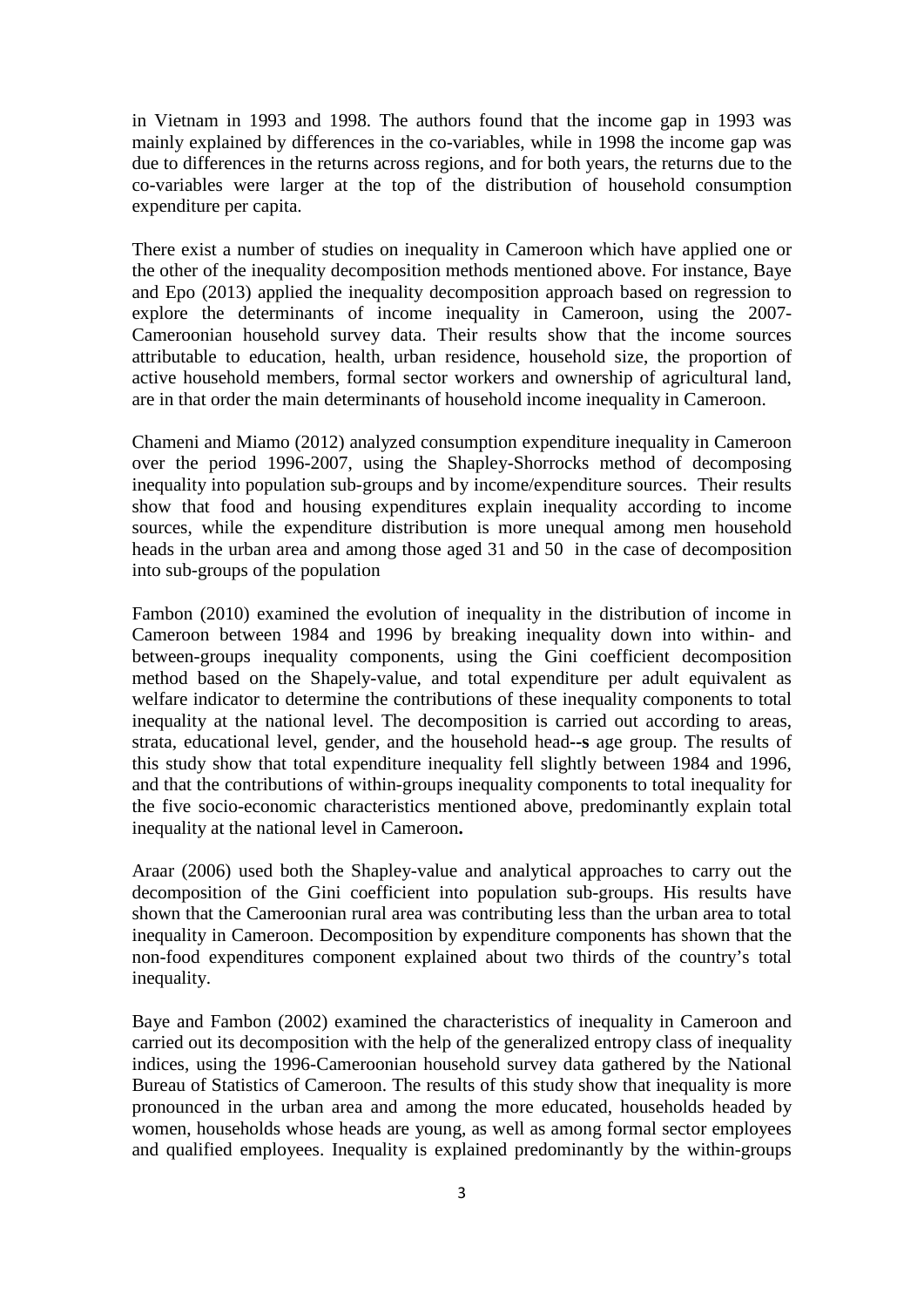inequality components while the between-groups inequality component**s**' contributions to total inequality are marginal in some cases and negligible in others.

Let us note in passing that the aforementioned studies did not analyze the determinants of income inequality using the quantile regression method, which have been proved to be a useful tool when the researcher need to examine the partial effects of particular independent variables by observing how they differ across the whole distribution and not just at the mean.

The rest of the paper is organized as follows: Section 2 presents the methodology and data used in the study. Section 3 analyzes the results of the study. Finally, the conclusion and policy implications of the study's results are presented.

### **2. Methodology**

**.** 

In this study, we analyze the determinants of inequality in household expenditures using both the decomposition of inequality into sub-groups of the population and quantile regression. Decomposition into sub-groups of the population makes it possible for us to see the extent to which the level of total inequality may be attributed to inequality between population sub-groups or to inequality within population sub-groups. As to quantile regression, it helps us analyze the determinants of income inequality at different points of the income distribution.

## **2.1 Decomposing Inequality by Population Subgroups**

In this study we adopt the generalized entropy (GE) class of inequality measures (Shorrocks, 1980, 1984), which may be written as follows:

$$
GE = I(y) = \begin{cases} \sum_{i=1}^{n} f(y_i) \left( \left( \frac{y_i}{\mu} \right)^c - 1 \right), c \neq 0, 1\\ \sum_{i=1}^{n} f(y_i) \left( \frac{y_i}{\mu} \right) \log \left( \frac{y_i}{\mu} \right), c = 1\\ \sum_{i=1}^{n} f(y_i) \left( \frac{\mu}{y_i} \right), c = 0 \end{cases}
$$
(1)

In the preceding equation,  $f(y_i)$  is the share of population in household *i* out of total population,  $y_i$  is the consumption expenditure per adult equivalent of household  $i$ , while  $\mu$  represents average consumption expenditure per adult equivalent; *n* is total population, and  $c$  is a parameter selected by the user<sup>[4](#page-3-0)</sup>.

<span id="page-3-0"></span> $4$  The low values of  $C$  are associated with a greater sensitivity to inequality among the poor, and the higher values of <sup>*c*</sup> give more weight to inequality among the rich. For  $c = 1$ , we obtain the well-known entropy measure of Theil  $GE(1)$ ; for  $c = 0$ , we obtain the mean log deviation  $GE(0)$ ; and for  $c = 2$ , we obtain the squared coefficient of variation*GE* (2) .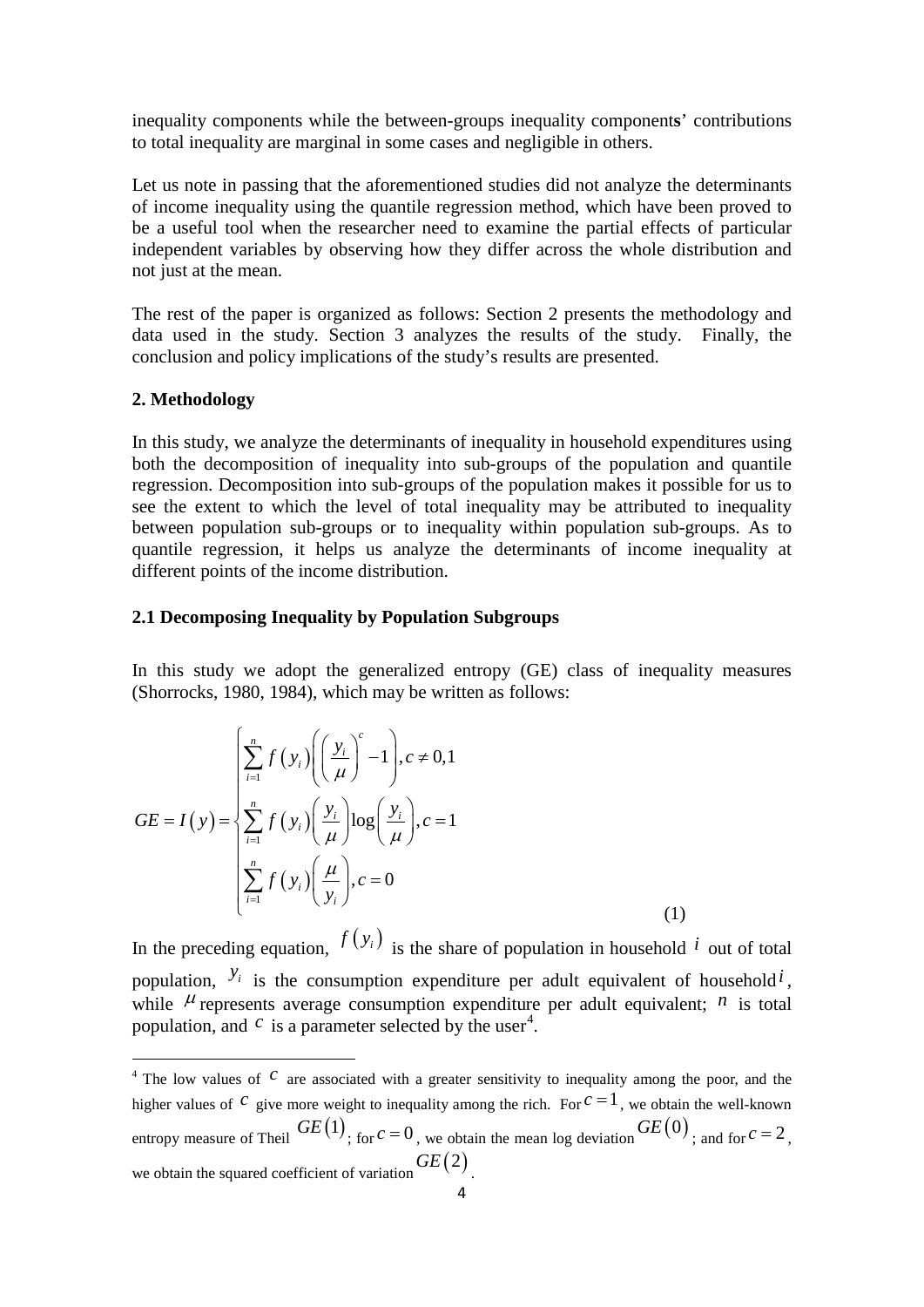The key characteristic of the *GE* measure is that it is additively decomposable. For *K* exogeneously given groups indexed by  $\frac{g}{g}$ .

$$
GE = I(y) = \sum_{g}^{K} w_{g} I_{g} + I(\mu_{1}e_{1}, ..., \mu_{K}e_{K})
$$
\n(2)

Where,

 $\overline{a}$ .

$$
w_{g} = \begin{cases} f_{g} \left(\frac{\mu_{g}}{\mu}\right)^{c}, c \neq 0, 1\\ f_{g} \left(\frac{\mu_{g}}{\mu}\right), c = 1\\ f_{g}, c = 0 \end{cases}
$$

Where,  $I_g$  is the inequality level of the  $g^{th}$  group,  $\mu_g$  is the mean of the  $g^{th}$  group, and  $e_g$  is a vector of the 1s whose width is  $n_g$ , where  $n_g$  is the population of the  $g^{th}$  group. *g g n f*  $=\left(\frac{n_g}{n}\right)$ <br>is the population of the

If  $n$  is the total population of all the groups, then  $g^{th}$ *g* group in the total population. The first term on the right hand side (RHS) of Equation (2) represents within-groups inequality, and  $(w_g I_g / I(y)) * 100$  is the contribution of the  $g^{th}$  group to total inequality. The second term on the RHS of Equation (2) is the between-groups component of total inequality<sup>[5](#page-4-0)</sup>.

For all the values of parameter  $c$ , the  $GE$  measure is additively decomposable in the sense formalized by Shorrocks (1980, 1984). This property makes it possible for us to consider the contribution of the different components of total inequality. For the values of <sup>*c*</sup> lower than 2, the measure is sensitive to income transfers (Shorrocks and Foster, 1987) in the sense that it is more sensitive to transfers in the lower part of the distribution (i.e. the tail of the distribution) than those located at the upper part of the distribution.

For the analysis of the decomposition of inequality in this paper, we will use the mean log deviation ( $\overline{GE(0)}$ ), the entropy index of Theil ( $\overline{GE(1)}$ ) and the squared coefficient of variation)  $(F^{CE}(2))$ . These inequality measures have more desirable properties for decomposition analysis, and they have been used in the seminal studies of Bourguignon (1979) and (Jenkins 1995).

<span id="page-4-0"></span><sup>&</sup>lt;sup>5</sup> The decomposition of a cross section of a population at a point in time is called «static decomposition».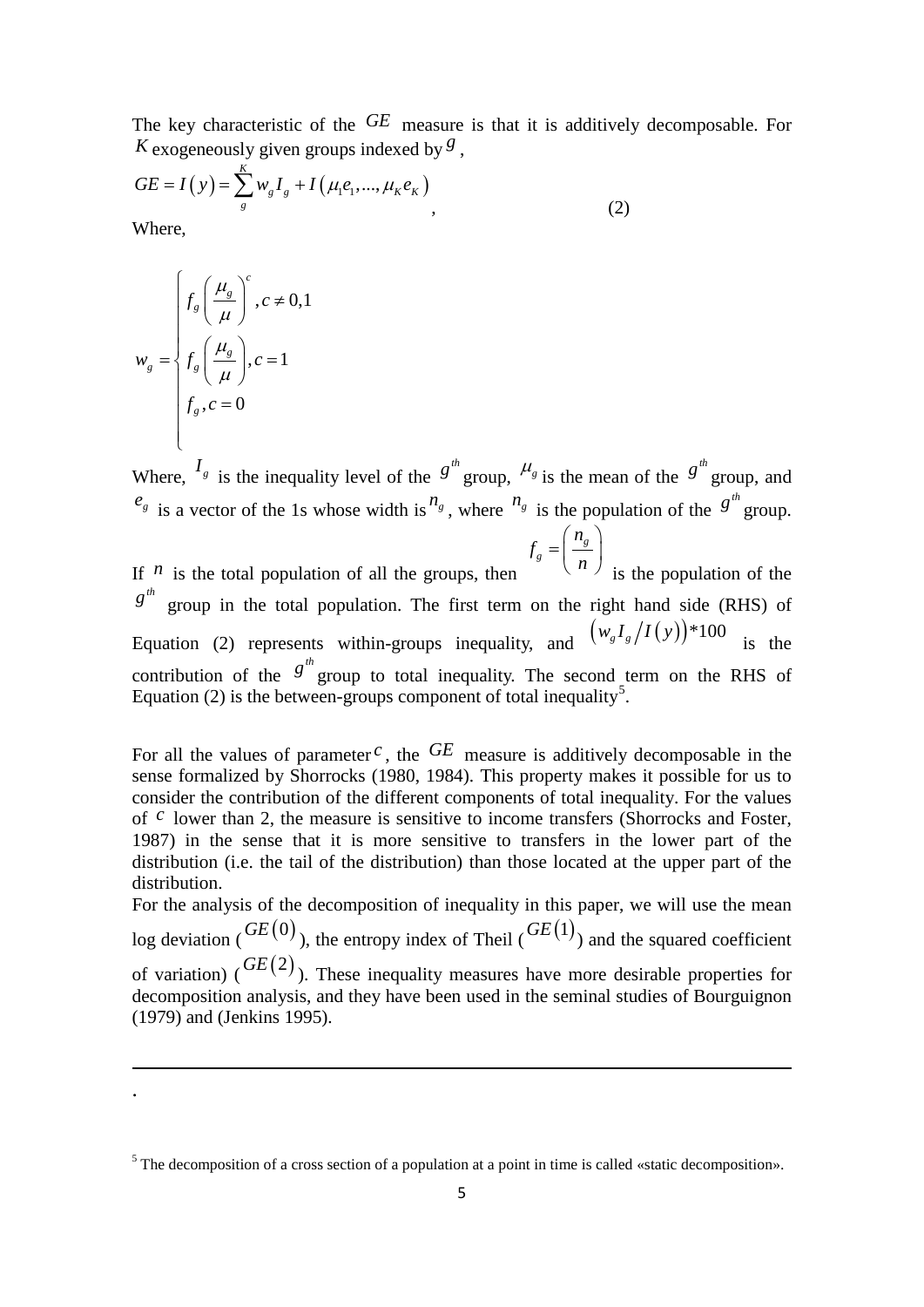The mean log deviation  $GE(0)$  is mainly sensitive to expenditures in the lower part of the distribution;  $GE(2)$  is more sensitive to expenditures around the upper part of the distribution, while  $GE(1)$  manifests a constant receptivity across all the ranges of expenditures. For reasons of comparison, we will also present the values the global Gini coefficient and those of the sub-groups considered<sup>[6](#page-5-0)</sup>.

Let-s note in passing that the Gini coefficient is more sensitive to expenditures lying around the middle of the expenditure distribution.

### **2.2 Quantile Regressions**

We use quantile regression models to carry out the econometric estimation of determinants of household income inequality. The classical quantile regression (CQR) model introduced for the first time by [Koenker and Bassett \(1978\),](http://www.ncbi.nlm.nih.gov/pmc/articles/PMC3568764/#R27) may be considered as an extension of the ordinary least squares (OLS) regression model. More specifically, the OLS model only estimates the extent to which predictor variables are related to the average value of the dependent variable. The CQR model, on the other hand, helps the researcher to model the predictors at different points of the dependent variables. The CQR model therefore completes and improves the OLS regression approach. The « boostrap » and asymptotic approaches are often used in CQR modelling to calculate the covariance of the correlation matrices of parameter estimates. The use of the CQR model therefore provides three mainly advantages: i) it precisely depicts the stochastic associations between random variables; ii) it also yields robust estimates when the dependent variable is not normally distributed; and iii) it minimizes the impact of outliers in the dependent variable, these outliers being a usual occurrence in the data of developing countries like Cameroon<sup>[7](#page-5-1)</sup> [\(Koenker and Bassett, 1978\)](http://www.ncbi.nlm.nih.gov/pmc/articles/PMC3568764/#R27)<sup>[8](#page-5-2)</sup>. These

<span id="page-5-0"></span><sup>6</sup> The Gini coefficient  $(G)$  is an inequality index linked to the Lorenz curve, and it is expressed mathematically as follows :

$$
\frac{1}{1}
$$

**.** 

$$
G = \int_{0}^{R} (1 - L(p)) dp
$$
  
or, 
$$
G = \frac{1}{2n^2 \mu} \sum_{i} \sum_{j} |y_i - y_j|
$$

<span id="page-5-2"></span>Where,  $\mu$  is the mean income (or expenditure) of the population, while  $y_i$  and  $y_j$  are the incomes (expenditures) of individuals  $i$  and  $j$ . The Gini index computes the average distance between the cumulative classes of the population and the cumulative living standards. It is equal to twice the area lying between the Lorenz curve and the perfect equality line. The Gini coefficient varies from 0 to unity, and when it is equal to zero, every individual in the population has the same level of income, thus indicating the absence of inequalities or a situation of perfect equality. In contrast, when the Gini coefficient is equal to unity, the implication is that a single individual monopolizes all of society's income, while everybody else gets nothing, thus indicating a situation of perfect inequality

<span id="page-5-1"></span> $<sup>7</sup>$  This is the case because in quantile regressions, the residuals to be minimized are not squared like in</sup> OLS regressions, and as a consequence, outliers receive less emphasis. If the error term of the regression is not normally distributed, the use of quantile regressions may be more efficient than the use of OLS regressions (Buchinsky, 1998).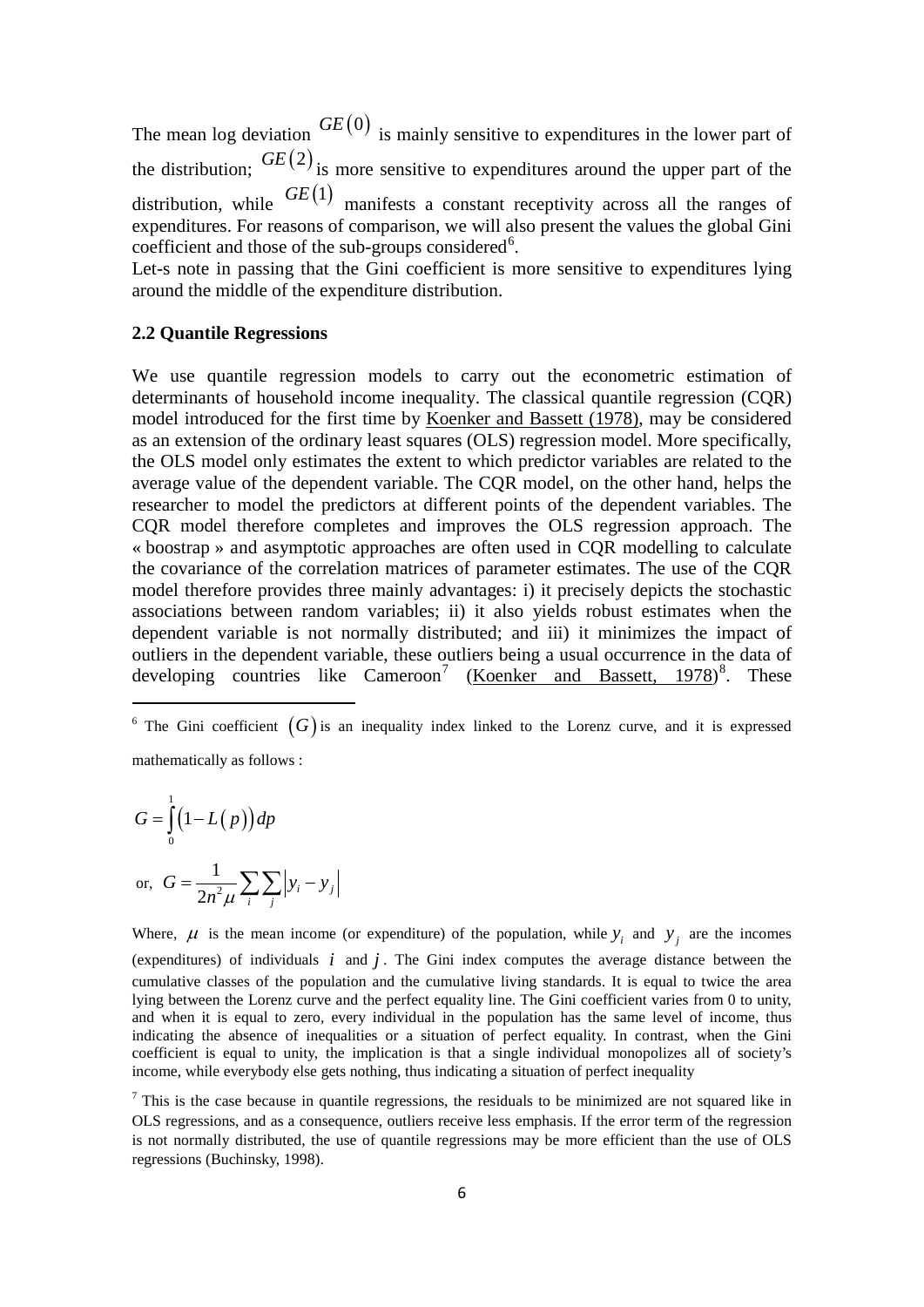methodological merits permit the associations of independent co variables with the response variable to vary according to the site, the scale and the form of the response of the distribution.

Quantile regressions of error terms use the minimization procedure of the absolute sum of errors, whereas OLS regressions minimize the sum of residuals squared. The estimator in quantile regressions is also called the «Least Absolute Deviations (LAD) estimator ». The median of regression coefficients may be estimated by minimizing the following equation:

$$
\Phi = \sum_{i=1}^{n} \left| \ln(y_i) - x_i \beta \right| = \sum_{i=1}^{n} \left( \ln(y_i) - x_i \beta \right) \text{sgn} \left( \ln(y_i) - x_i \beta \right)
$$
(3)

where,  $\ln(y_i)$  is the natural logarithm of the expenditure per adult equivalent of the  $i^{th}$ household; sgn(a) is the sign of *a* which takes on the value of 1 if *a* is positive and -1 if *a* is negative or equal to zero ( $a \le 0$ ), where *a* is the difference between the real value and the expected value of  $\ln(y_i)$  for the *i*<sup>th</sup> household; *x<sub>i</sub>* represents a column vector of realizations on  $k$  explanatory variables, and  $\beta$ , the column vector corresponding to unknown parameters.

In the present study, it is better to use the quantile regressions of the error terms than regressions at the median, and the former may be defined by minimizing the following equation:

$$
\Phi_q = -(1-q) \sum_{\ln y \le x/\beta} \left( \ln(y_i) - x_i/\beta \right) + q \sum_{\ln y \ge x/\beta} \left( \ln(y_i) - x_i/\beta \right)
$$
\n
$$
= \sum_{i=1}^n \left[ q - 1 \left( \ln(y_i) \le x_i/\beta \right) \right] \left( \ln(y_i) - x_i/\beta \right) \tag{4}
$$

where,  $0 < q < 1$  is the quantile of interest<sup>[9](#page-6-0)</sup>, and the value of function  $1(z)$  is equal to 1 when declaration *z* is true and 0 if not.

In the context of the models specified in equations (1) and (2), quantile regressions help In the context of the models specified in equations  $(1)$  and  $(2)$ , quantifie regressions help us estimate the parameters at any quantile<sup>[10](#page-6-1)</sup>. These estimated parameters make it possible for us to establish the magnitudes of the *ceteris paribus* effects of the co

<sup>&</sup>lt;sup>8</sup> This COR approach appears to be of considerable intuitive interest and could also, in case heteroscedasticity is present, have properties that are better than those of the ordinary least squares approach (see Deaton (1997) for more details).

<span id="page-6-0"></span><sup>&</sup>lt;sup>9</sup> Several notable sites are the first quartile  $Q(0.25)$ , the median  $Q(0.5)$ , the third quartile  $Q(0.75)$ , as well as the first and the last deciles  $Q(0.1)$  and  $Q(0.9)$ , respectively. Researchers may specify any value of

*q* to implement quantile regressions of error terms.

<span id="page-6-1"></span><sup>&</sup>lt;sup>10</sup> The interpretation of parameter estimates is similar to those of OLS models but they are slightly different from those of OLS models [\(Buhai, 2005;](http://www.ncbi.nlm.nih.gov/pmc/articles/PMC3568764/#R6) [Koenker & Hallock, 2001\)](http://www.ncbi.nlm.nih.gov/pmc/articles/PMC3568764/#R28). In OLS models, the coefficient of a specific predictor X, represents the expected change in the dependent variable which is associated with a unit change in X. On the other hand, the coefficient of X in the qth quantile may be interpreted as the marginal change (relative to the value of the qth quantile of the dependent variable) which is due to a unit change in X. Since *q* may be specified as several values lying between 0 and 1, coefficient estimates may be numerous, but here we report only those quantiles that are commonly used, such as 0.10, 0.5 and 0.75.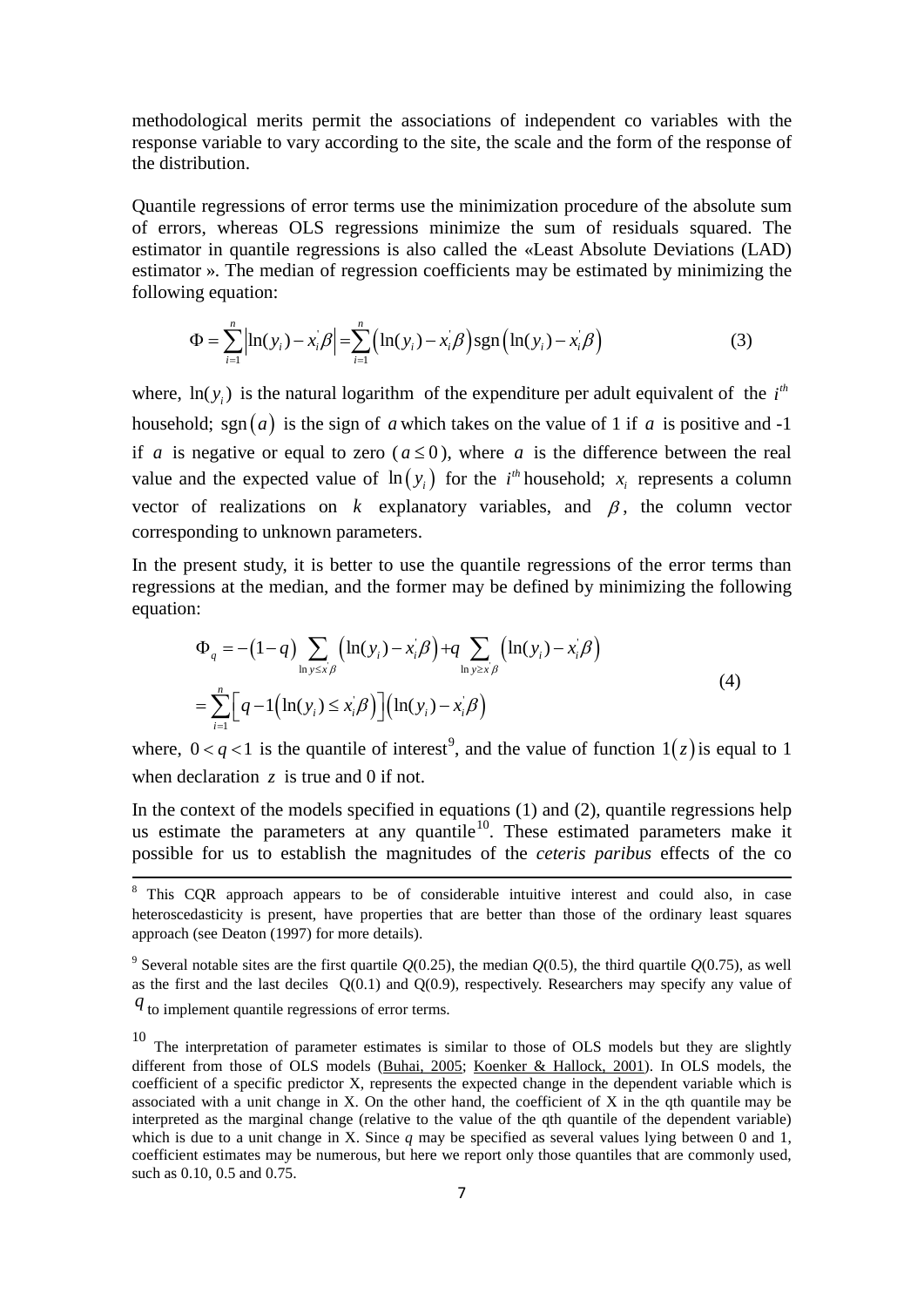variables at different points of the conditional distribution  $ln(y)$ , and in this study we focus on the 10th, 50th and 90th quantiles<sup>11</sup>; this helps us concentrate on the impact of the characteristics of poor households in the lower part of the welfare ratio distribution (i.e. the lower quantiles) and on the relatively-rich households in the upper part of the distribution of the welfare ratio (i.e. the upper quantiles).

# **2.3 The Data**

The data used in this study is derived from the Cameroonian household survey ECAM3 which is representative at the national level, and was conducted in 2007 by the National Institute of Statistics (NIS) of Cameroon.

The basis of the ECAM3 survey is that of the cartography of the General Census of the Population and the Habitat (GCPH 3) carried out in 2003. The survey sets 32 strata apart. The two largest cities of the country, namely Douala and Yaoundé were considered as two different strata. Each of the 10 provinces of Cameroon was subdivided into three strata, namely an urban, semi-urban, and rural stratum respectively (which add up to 30 strata in all). The draw was set at two degrees in all the zones and all the strata. At the first degree, the count zones (CZs) were drawn proportionally to the size of their population, and households with equal probabilities were drawn at the second degree, Survey workers planned to investigate 12.600 households in order to have a basis of 12 000 households at their disposal. But only 11391 households were surveyed with success.

Data gathering lasted for 3 months, from September to December 2007. The survey questionnaire was based on 13 modules, namely: 1) Household composition and characteristics; 2) Health; 3) Education; 4) Employment (including the labour of children aged 5 to 17) and the incomes derived from these activities; 5) Anthropometrics and vaccine cover; 6) Housing and equipment; 7) Migration of households; 8) Accessibility to basic infrastructures; 9) Perceptions of poverty; 10) Household capital; 11) Retrospective non food household expenditures; 12) Daily household expenditures; and 13) The price constituent.

Let's note that this paper uses household consumption expenditure as inequality measure instead of household income. Income may not be a good measure of inequality. The evaluation of income is often problematic. Seasonality constitutes a problem for income; in particular, agricultural income may be extremely volatile. Given the fact that households may smooth out their consumption, consumption expenditures may be a better welfare measure<sup>12</sup>. Practically speaking, it is difficult to obtain a more precise measure of income than expenditures mainly because the majority of households in Cameroon are self-employed. The consumption expenditures variable used in this paper was constructed from the data of the third Cameroonian household survey (ECAM3) by a team made up of researchers of the National Institute of Statistics (NIS) of Cameroon

<span id="page-7-0"></span> $11$  This means that we will estimate the relationship between the welfare ratio and its determinants at these different quantiles and will examine whether the relationship is homogeneous or heterogeneous across these quantiles of the welfare distribution.

<span id="page-7-1"></span> $12$  See, for instance, Deaton and Muellbauer (1980), Deaton (1997) for a discussion on the choice between household income and household consumption expenditures as indicator of welfare.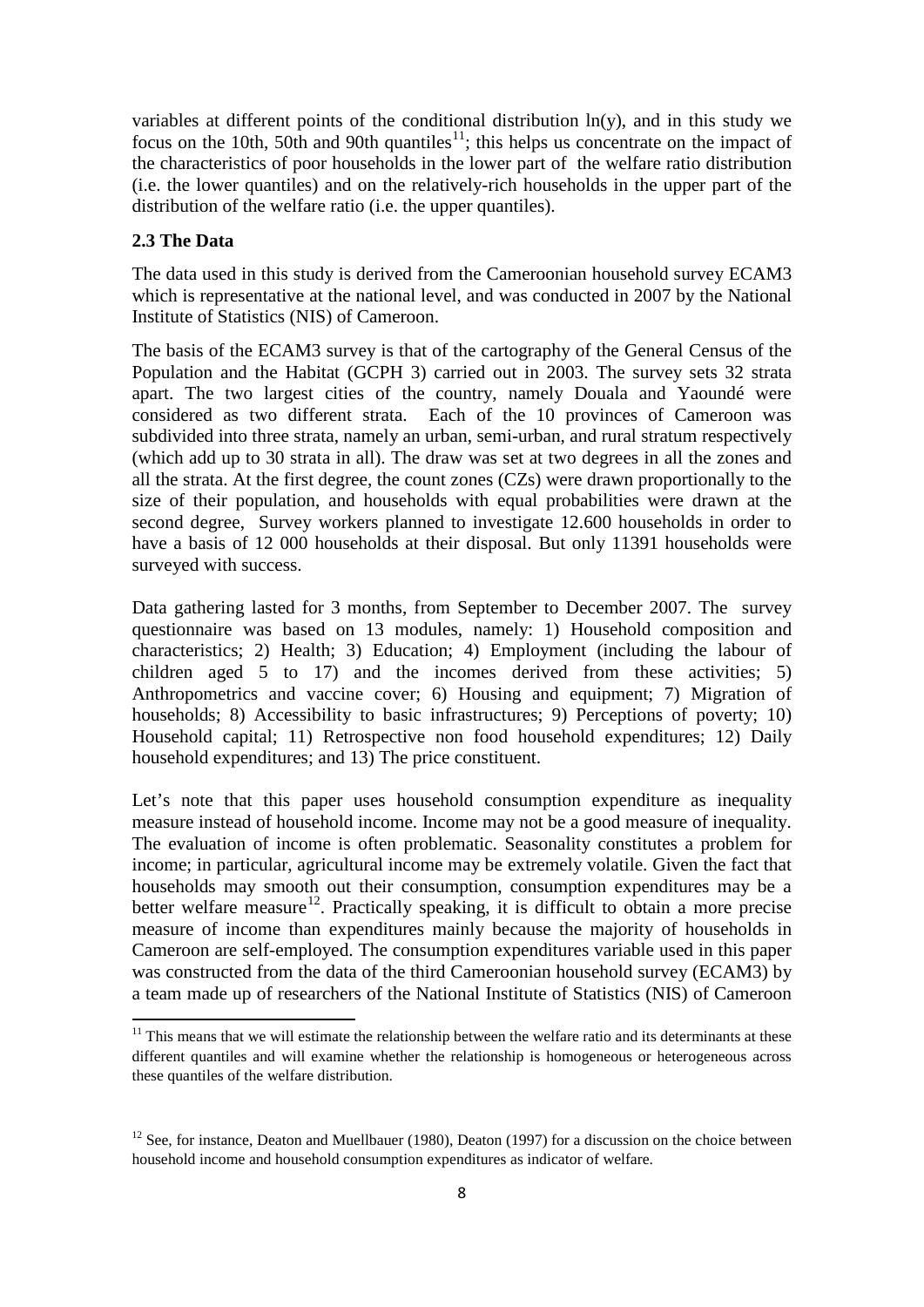and Work Bank research personnel. The aggregated consumption expenditures variable comprises food expenditures (including meals eaten outside the household), non monetary food consumption resulting from home consumption and donations; the acquisition value or (purchase price) of non durable goods and services; an estimation of the use value of durable goods, and the imputed value of housing for those households who are owners or housed gratuitously by a third party (for more details on the estimation of these forms of consumption, see NIS (2007)).

Given that households have different sizes in the number of children and adults, we use the distribution of total consumption expenditure per adult equivalent to measure inequality. The adult equivalent scale used by the NIS is 1 for each adult and 0.5 for each child.

# **3. Empirical Results**

# **3.1 Results of the Inequality Decomposition by Population Sub-groups**

Tables 1, 2, 3, 4 and 5 present inequality decomposition results. Each table reports decomposition values as well as the values of average household consumption expenditure and of the shares of population for each sub-group.

By observing Table1, it seems that the geographic zone is the key factor which explains Cameroonian between population sub-groups. Decomposition between urban and rural area shows that average household consumption expenditure is higher in the urban than in the rural area, while the share of population is higher in the rural than in the urban area. The values of the class of GE measures is also interesting to comment, all the GE(0), GE(1) and GE(2) yield higher values in the urban than in the rural area. The same thing holds for the Gini coefficient. Knowing that GE (0) and GE (1) are more sensitive in the lower part of the distribution, then GE (2) is more sensitive in the upper part of the distribution, and we may conclude that in 2007 inequality was higher in the urban area both among the poor and the rich. However, consumption expenditure inequality in the urban area is lower than inequality at the national level.

The indexes used for between-groups and within-groups inequality decomposition explain a share of total inequality. All these indexes show that not less than 27% of total inequality is attributable to between-groups inequality. The largest contribution of within-groups inequality (84%) to total inequality is given by GE (2) and the smallest contribution (73%) is given by GE (0). The policy implication of this result is apparent. If inequality between these regions were eliminated (as far as the average household consumption expenditure is concerned) while within-regions inequality remained the same, total inequality would not be reduced by more than 27 %. As a consequence, any policy not targeted on the reduction of within-regions inequality in each region would have only a limited impact in the reduction of total inequality

|  |  |  | <b>Table 1</b> : Inequality Decomposition by Areas, 2007 |
|--|--|--|----------------------------------------------------------|
|--|--|--|----------------------------------------------------------|

| Areas | <b>Share</b><br><b>Population</b> | Mean Total Expenditure p.a.e in cfa<br>francs | GE(0) | GE(1) | GE(2) |
|-------|-----------------------------------|-----------------------------------------------|-------|-------|-------|
|       |                                   |                                               |       |       |       |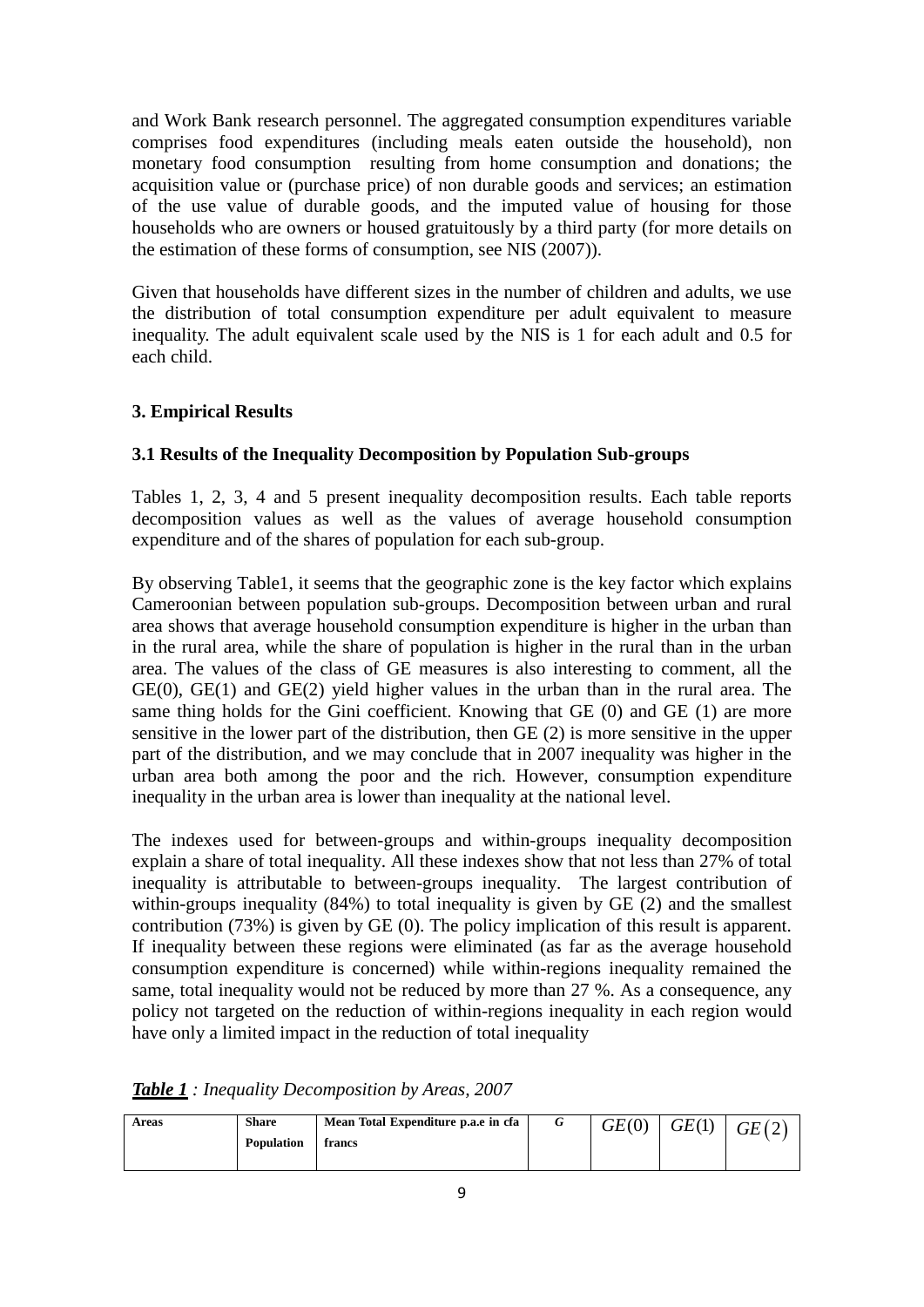| <b>Rural</b>    | 0.6469 | 313 338 | 0.3223 | 0.1666 | 0.1875 | 0.2694   |
|-----------------|--------|---------|--------|--------|--------|----------|
| <b>Urban</b>    | 0.3531 | 662 289 | 0.3519 | 0.2056 | 0.2287 | 0.3475   |
| All groups      | 1.00   | 439 787 | 0.3896 | 0.2477 | 0.2787 | 0.4449   |
| Within-groups   |        |         |        | 0.1804 | 0.2097 | 0.3721   |
| % share)        |        |         |        | (73%)  | (75%)  | $(84\%)$ |
| <b>Between-</b> |        |         |        | 0.0673 | 0.0691 | 0.0728   |
| groups          |        |         |        | (27%)  | (25%)  | (16%)    |
| % share)        |        |         |        |        |        |          |

*Source: Calculations of the author using expenditure data drawn from the ECAM3 household survey conducted by the National Institute of Statistics (NIS) of Cameroon.* 

Examination of Table 2 shows substantial differences in the average household consumption expenditure between the regions of the country. For instance, the average household consumption expenditure was higher in Douala and Yaoundé. The lowest consumption expenditures were recorded in the Far-North and the North. Inequality varies significantly between these regions. The estimates of all indexes suggest that the most unequal regions are the regions of the Northwest, the Far-North, and the North, whereas the lowest inequalities appear in the regions of «the West» and the « Centre ». Examination of the values of the GE indicators shows that the interesting value is that of GE (2) for the North region which is the highest of all the regions. The high level of inequality explained by GE (2) highlights the existence of very well-off households among the very poor population of this area.

Decomposition analysis shows that only a small share of total inequality may be attributed to between-regions inequality. In particular, the relevant estimates, as far as the contribution of between-groups inequality to total inequality is concerned was 24% for GE (0), 25% for GE(1) and 16% for GE(2). As a consequence, more than 75% of total inequality is attributable to within-groups (regions inequality in these regions). Since a higher percentage of total inequality is attributed to within-groups inequality, efforts for reducing this type of inequality are likely to contribute significantly to total equality. This type of information may provide an important guide in the conception of policies who purpose is the reduction of inequality and eventually of relative poverty.

| <b>Regions</b> | <b>Share</b><br>Population | Mean<br><b>Total</b><br>Expenditure p.a.e in<br>cfa francs | G      | GE(0)  | GE(1)  | GE(2)  |
|----------------|----------------------------|------------------------------------------------------------|--------|--------|--------|--------|
| Douala         | 0.0996                     | 745 132                                                    | 0.3387 | 0.1872 | 0.2173 | 0.3361 |
| Yaoundé        | 0.0960                     | 761 813                                                    | 0.3315 | 0.1815 | 0.2107 | 0.3339 |

*Table 2 : Inequality Decomposition by Regions, 2007*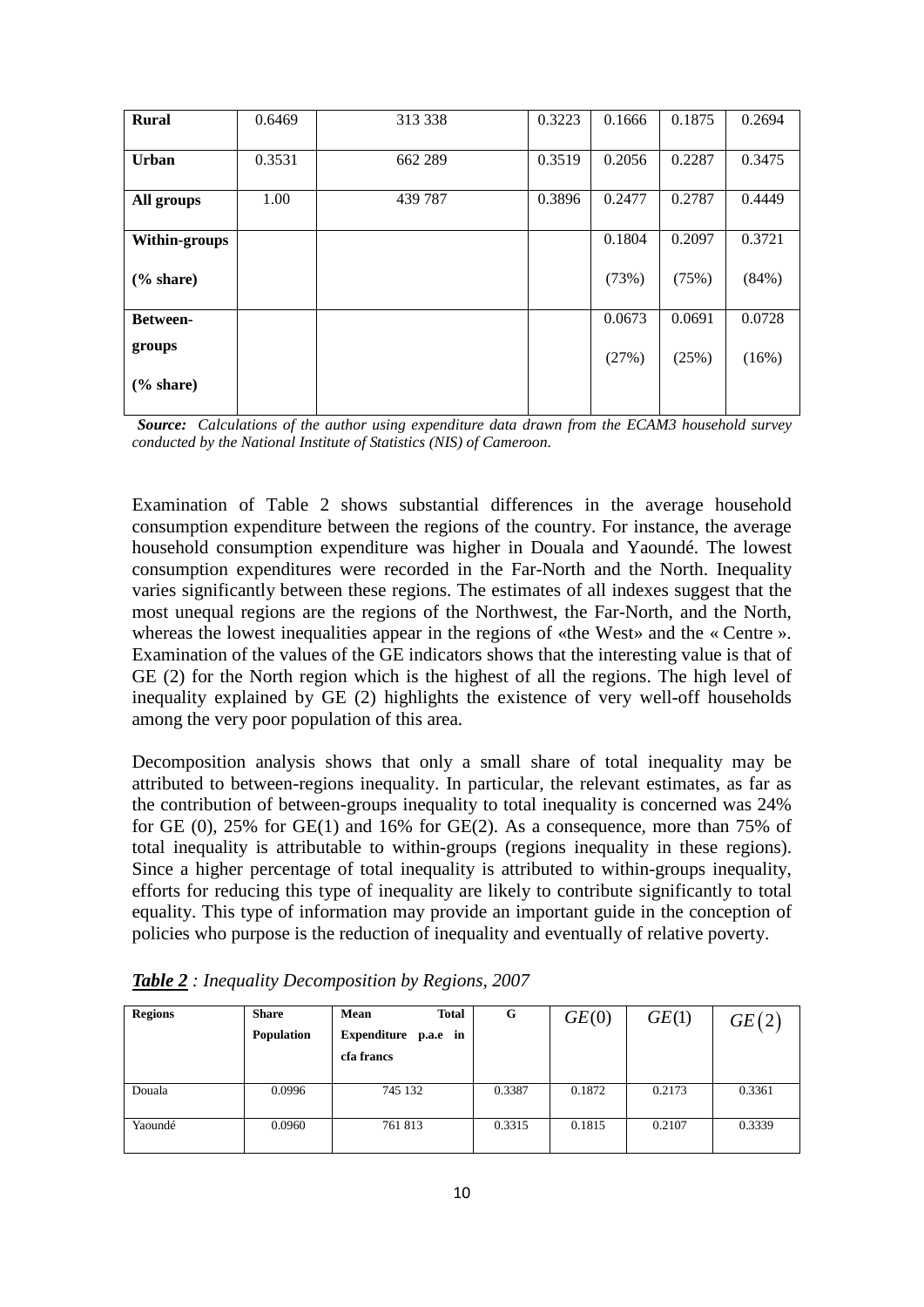| Adamaoua      | 0.0518 | 349 144 | 0.3375 | 0.1827 | 0.2120 | 0.3131     |
|---------------|--------|---------|--------|--------|--------|------------|
| Center        | 0.0763 | 354 190 | 0.2807 | 0.1268 | 0.1413 | 0.1907     |
| East          | 0.0466 | 339 014 | 0.3288 | 0.1719 | 0.1899 | 0.2602     |
| Far-North     | 0.1811 | 285 932 | 0.3652 | 0.2124 | 0.2507 | 0.3853     |
| Coast-T       | 0.0350 | 413 866 | 0.3185 | 0.1663 | 0.1925 | 0.2858     |
| North         | 0.0985 | 305 186 | 0.3533 | 0.2012 | 0.2465 | 0.4048     |
| North-West    | 0.1014 | 367 278 | 0.3824 | 0.2354 | 0.2765 | 0.4494     |
| West          | 0.1058 | 415 661 | 0.2973 | 0.1437 | 0.1580 | 0.2117     |
| South         | 0.0324 | 458 844 | 0.3458 | 0.1987 | 0.2361 | 0.3906     |
| South west    | 0.0755 | 472 595 | 0.3324 | 0.1808 | 0.1968 | 0.2811     |
| All groups    | 1.00   | 439 787 | 0.3896 | 0.2477 | 0.2787 | 0.4449     |
| Within-group  |        |         |        | 0.1865 | 0.2134 | 0.3725     |
| (% share)     |        |         |        | (76%)  | (75%)  | $(0.84\%)$ |
| Between-group |        |         |        | 0.0612 | 0.0654 | 0.0724     |
| (% share)     |        |         |        | (24%)  | (25%)  | (16%)      |

*Source: Calculations of the author using expenditure data drawn from the ECAM3 household survey conducted by the National Institute of Statistics (NIS) of Cameroon.* 

Table 3 below presents the estimates of differences in between- and within- households' inequality according the age of the household head. The estimates of all the inequality indexes show that households whose heads belong to the age group « 50 years and more» constitute the group that has the highest income inequality. This group is also the one that has the highest average household consumption expenditure. The lowest inequality was estimated in households whose heads were aged 35 or less. Moreover, decomposition of total inequality into between- and within-age groups' inequality components shows that the between-groups inequality component only explains a small share of total inequality, thus indicating that the disparities between age groups were not significant in total expenditure inequality. This result shows that it is hopeless to count on policies whose objectives are to reduce inequality disparities among age groups. By contrast, the within-age groups' inequality contributed substantially to the explanation of total inequality. This result suggests that any inequality reduction policy targeting within-age groups' inequality would be likely to reduce inequality in the country more effectively.

| Age    | <b>Share Population</b> | Total $\mid G \mid$<br>Mean        |        | GE(0)  | GE(1)  | GE(2)  |
|--------|-------------------------|------------------------------------|--------|--------|--------|--------|
| Group  |                         | Expenditure p.a.e in<br>cfa francs |        |        |        |        |
| $<$ 35 | 0.3114                  | 524 760                            | 0.3759 | 0.2333 | 0.2505 | 0.3819 |

*Table 3 : Inequality Decomposition by Age of the Household Head, 2007*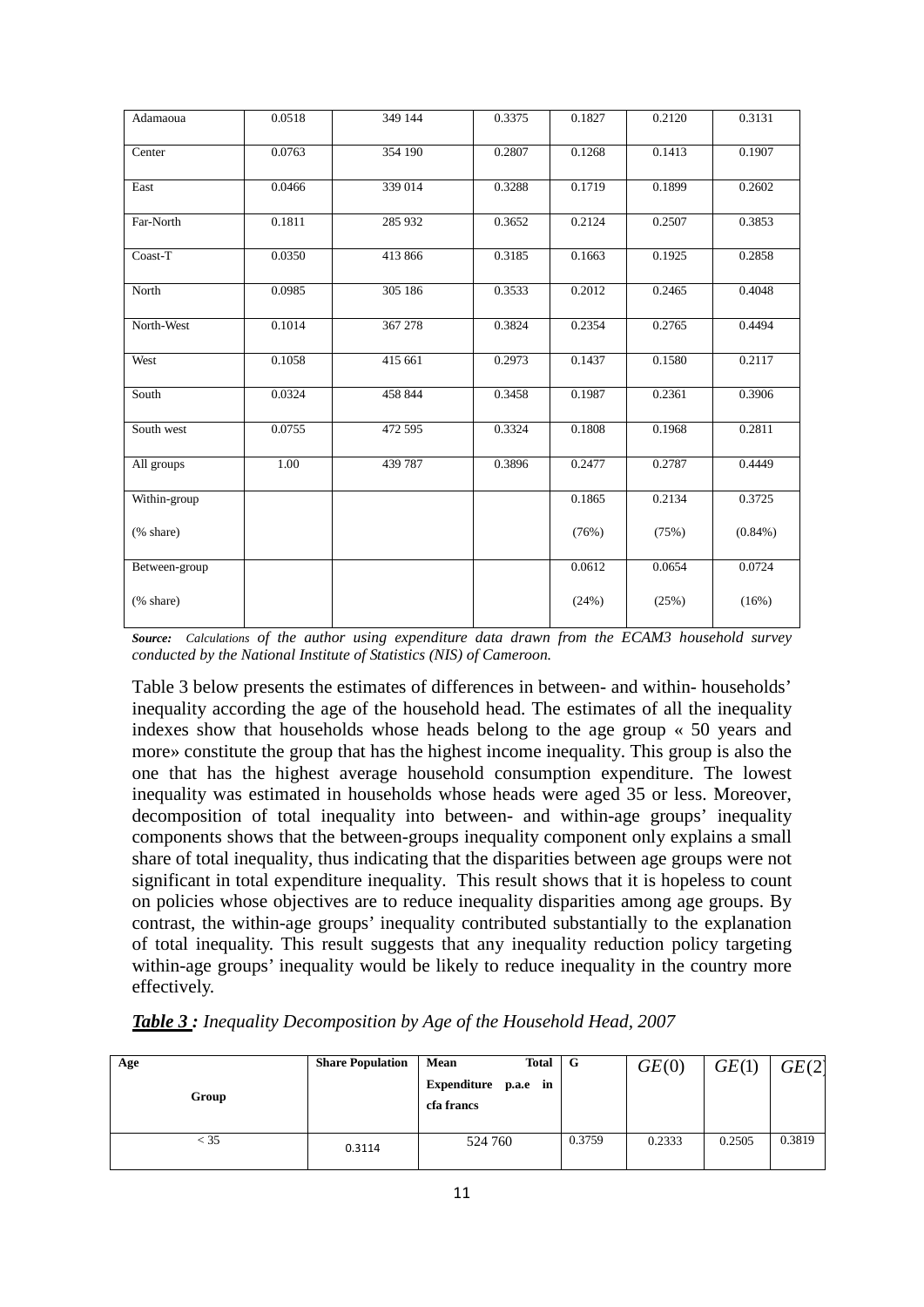| $35 - 50$                  | 0.2991 | 423 024 | 0.3827 | 0.2396 | 0.2640 | 0.4015  |
|----------------------------|--------|---------|--------|--------|--------|---------|
| $50+$                      | 0.3871 | 383 428 | 0.3963 | 0.2566 | 0.2913 | 0.4826  |
| All groups                 | 1.00   | 439 787 | 0.3896 | 0.2477 | 0.2787 | 0.4449  |
| Within-group               |        |         |        | 0.2416 | 0.2727 | 0.4469  |
| $(% \mathbf{A})$ (% share) |        |         |        | (97.6) | (97.9) | (98.67) |
| Between-group              |        |         |        | 0.0060 | 0.0060 | 0.0059  |
| $(% \mathbf{A})$ (% share) |        |         |        | (2.4)  | (2.2)  | (1.32)  |

*Source: Calculations of the author using expenditure data drawn from the ECAM3 household survey conducted by the National Institute of Statistics (NIS) of Cameroon.* 

The examination of four inequality indexes in Table 4 below shows that inequality among male household heads is not very different from inequality at the national level, while inequality among female household heads is slightly more pronounced, when using the Gini coefficient and *GE*(0).

The design of gender-sensitive policies requires the breakdown of inequality according to the gender of the household head. As indicated by the data in Table 4 below, gender inequality is not a major factor in overall expenditure inequality, because the betweengroups inequality amounted only to less than 2 per cent of total inequality. In other words, the elimination of gender inequality will not reduce total expenditure inequality by very much. By contrast, the contribution to within-genders inequality remained a significant factor in explaining inequality in 2007.

|  |  |  | Table 4: Inequality Decomposition by Gender of the Household Head, 2007 |
|--|--|--|-------------------------------------------------------------------------|
|--|--|--|-------------------------------------------------------------------------|

| Gender                     | <b>Share</b> | <b>Total</b><br>Mean     | Gini   |         |         | GE(2)   |
|----------------------------|--------------|--------------------------|--------|---------|---------|---------|
|                            | Population   | Expenditure p.a.e in cfa |        | GE(0)   | GE(1)   |         |
|                            |              | francs                   |        |         |         |         |
| Male                       | 0.7907       | 430 693                  | 0.3883 | 0.2460  | 0.2766  | 0.4421  |
| Female                     | 0.2093       | 475 233                  | 0.3899 | 0.2478  | 0.2803  | 0.4532  |
| All groups                 | 1.00         | 439 787                  | 0.3896 | 0.2477  | 0.2787  | 0.4449  |
| Within-group               |              |                          |        | 0.2464  | 0.2774  | 0.4515  |
| (% share)                  |              |                          |        | (99.48) | (99.50) | (99.70) |
| Between-group              |              |                          |        | 0.0013  | 0.0014  | 0.0013  |
| $(% \mathbf{A})$ (% share) |              |                          |        | (0.52)  | (0.50)  | (0.29)  |

*Source: Calculations of the author using expenditure data drawn from the ECAM3 household survey conducted by the National Institute of Statistics (NIS) of Cameroon.*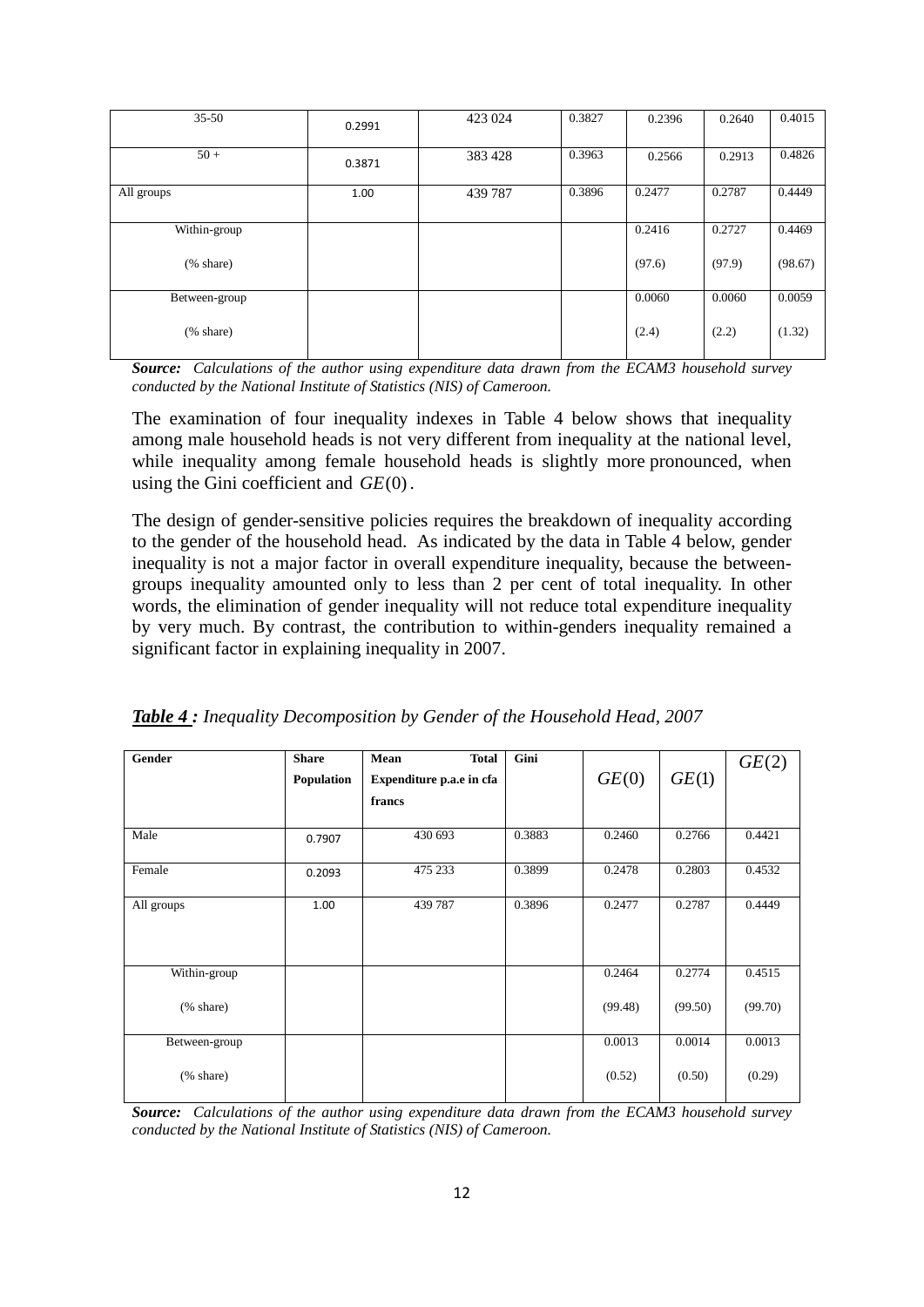Finally, differences in inequality levels were also found among household groups classified according to the educational level of the household head (see Table 5 below). The estimates of all the indexes show that the highest inequality level was observed in the group of households whose heads had a higher educational level.

On the whole, the contribution of the between-groups inequality component to aggregate inequality in these groups which were classified according to the household heads educational level, was estimated to be 27.9% for GE (0), 27.6% for GE(1) and 28% for GE(2); the latter estimates were the highest relevant estimates of the betweengroups inequality component that we have found up to now. These results indicate the role of education in consumption expenditures differences. In spite of this, the elimination of differences in consumption expenditures between these household groups would only have a limited impact on the reduction of total inequality. In other words, a policy that would eliminate differences in average consumption expenditures among educational categories while leaving inequality in consumption expenditures among the households of each group unchanged could not reduce total inequality by more than 28%.

*Table 5: Inequality Decomposition by the Educational Level of the Household Head, 2007*

| <b>Education</b>           | <b>Share</b>      | <b>Mean Total Expenditure</b> | G      | GE(0)  | GE(1)  | GE(2)  |
|----------------------------|-------------------|-------------------------------|--------|--------|--------|--------|
|                            | <b>Population</b> | p.a.e in cfa francs           |        |        |        |        |
|                            |                   |                               |        |        |        |        |
| No education               | 0.3036            | 282 914                       | 0.3296 | 0.1739 | 0.2041 | 0.3249 |
| Primary school             | 0.3439            | 372 757                       | 0.3275 | 0.1730 | 0.1850 | 0.2468 |
| Secondary 1st cycle        | 0.1787            | 482 804                       | 0.3261 | 0.1745 | 0.1892 | 0.2873 |
| Secondary , second         | 0.1135            | 641 625                       | 0.3318 | 0.1809 | 0.1915 | 0.2571 |
| cycle                      |                   |                               |        |        |        |        |
| <b>Higher Education</b>    | 0.0603            | 1 0 3 1 7 4 8                 | 0.3797 | 0.2409 | 0.2634 | 0.3921 |
| All groups                 | 1.00              | 439 787                       | 0.3896 | 0.2477 | 0.2787 | 0.4449 |
|                            |                   |                               |        |        |        |        |
| Within-groups              |                   |                               |        | 0.1785 | 0.2017 | 0.3620 |
| $(% \mathbf{A})$ (% share) |                   |                               |        | (72.1) | (72.4) | (79.6) |
| Between-groups             |                   |                               |        | 0.0691 | 0.0770 | 0.0908 |
| $(% \mathbf{A})$ (% share) |                   |                               |        | (27.9) | (27.6) | (20.4) |

*Source: Calculations of the author using expenditure data drawn from the ECAM3 household survey conducted by the National Institute of Statistics (NIS) of Cameroon.*

#### **3.2 Quantile Regressions Results**

#### **3.2.1 The Variables of the Model**

The dependent variable is the logarithm of the « welfare ratio » which is a proxy for the standard of living. The welfare ratio is defined as consumption expenditures per adult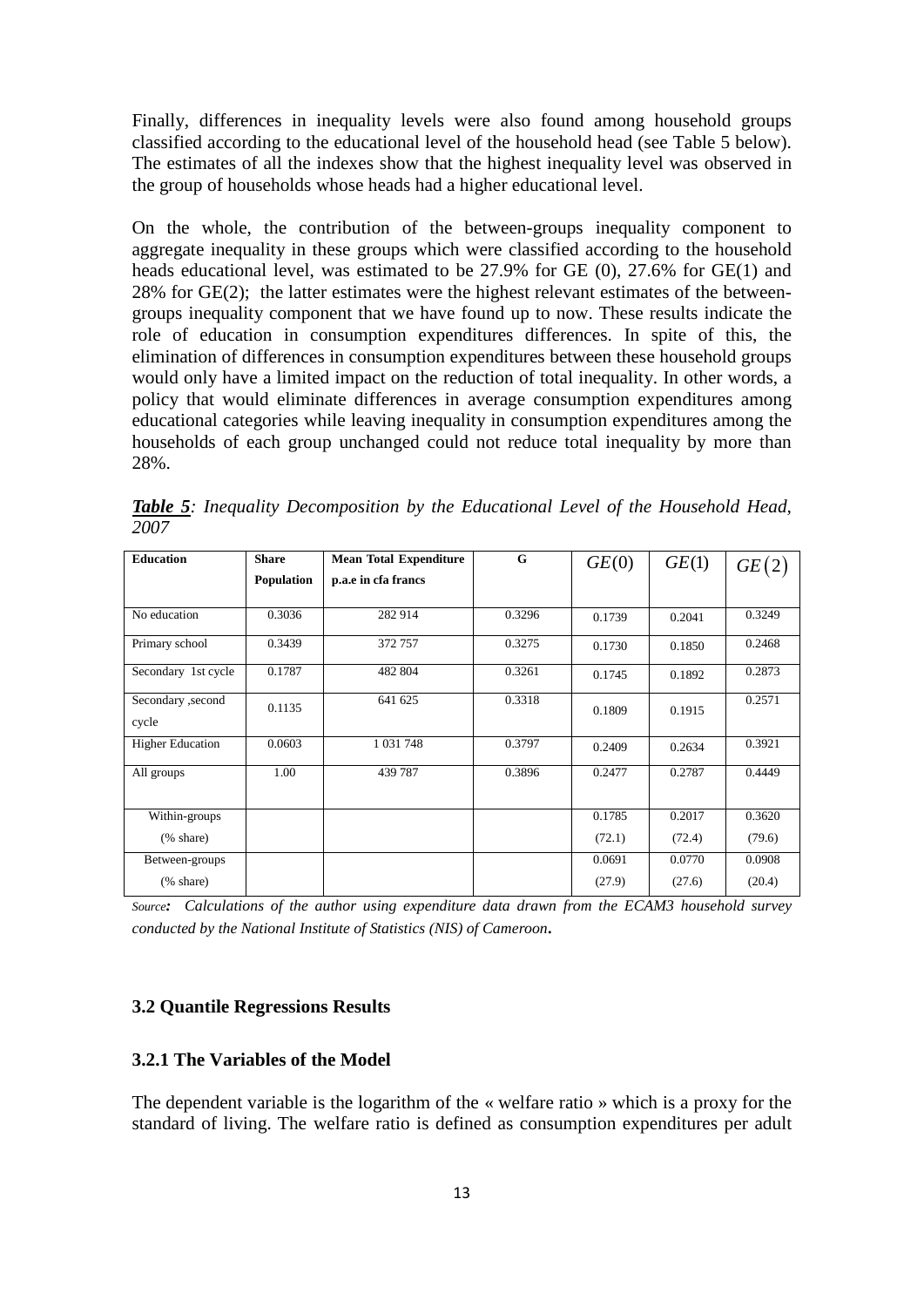equivalent deflated or divided by a national poverty line<sup>[13](#page-13-0)</sup>. This indicator reflects living standards as a multiple of the poverty line. A unitary value for the welfare ratio means that the household has its level of consumption expenditure per adult equivalent exactly at the level of the poverty line. A higher welfare ratio value means higher living standards.

The choice of explanatory variables listed in Table 6 below is guided both by economic theory and by the empirical context. We have therefore retained the following exogenous variables by specifying our regression models: a) household composition variables (household size), the age groups of household heads, their genders and matrimonial statuses (married) ; b) the educational level of household heads; c) the area of cultivated land and social and participation capital; d) access to infrastructures measured by the time spent to reach an infrastructure (i.e. the time spent to reach a food market, an asphalted road; and e) the region of residence of the household head.

The other variables introduced in the model are the following: « a household member belongs to an association»; «the household head has a spouse »; « the household head obtained a business credit or loan»; the activity sector of the household head, and the institutional sector of the household head.

Three age groups of household heads are included in explanatory variables, namely: the household heads age groups of 30-39 years, 50-59 years, and of 60 years and more.

Household size is another demographic variable used in the study. It represents the number of individuals living in the same household, and it is a continuous variable.

The gender of the household head is another factor which potentially affects the income of the household, and hence the consumption expenditure of the household. Gender is included among the regressors of the model by the variable called «the household head is a woman».

Moreover, we have included education among the exogenous variables of our model. To capture the impact of education, five dummy variables corresponding to the educational level achieved by the household head have been created; they included the following category-specific variables: « no education», « primary education», « first-cycle secondary education», « second-cycle secondary education», and « higher education».

With regard to the occupation of the household head, dummy variables are included in the model in terms corresponding to four occupational groups such as executives, selfemployed, unqualified workers, managers (bosses). Similarly, the employment branches in which the household head works are also correlated with the consumption expenditure of the household. Four sectors are included among the regressors, namely the industrial sector, the trade sector and the services sector.

<span id="page-13-0"></span><sup>&</sup>lt;sup>13</sup> \*The welfare ratio and its theoretical properties are discussed in a study by Blackorby and Donaldson (1987). More practical applications of the welfare ratio may be found in Ravallion (1998), as well as Deaton and Zaidi (2002).

<sup>\*</sup> The national poverty line of 2007, used in this study, is 269 443 CFAF per adult equivalent per year.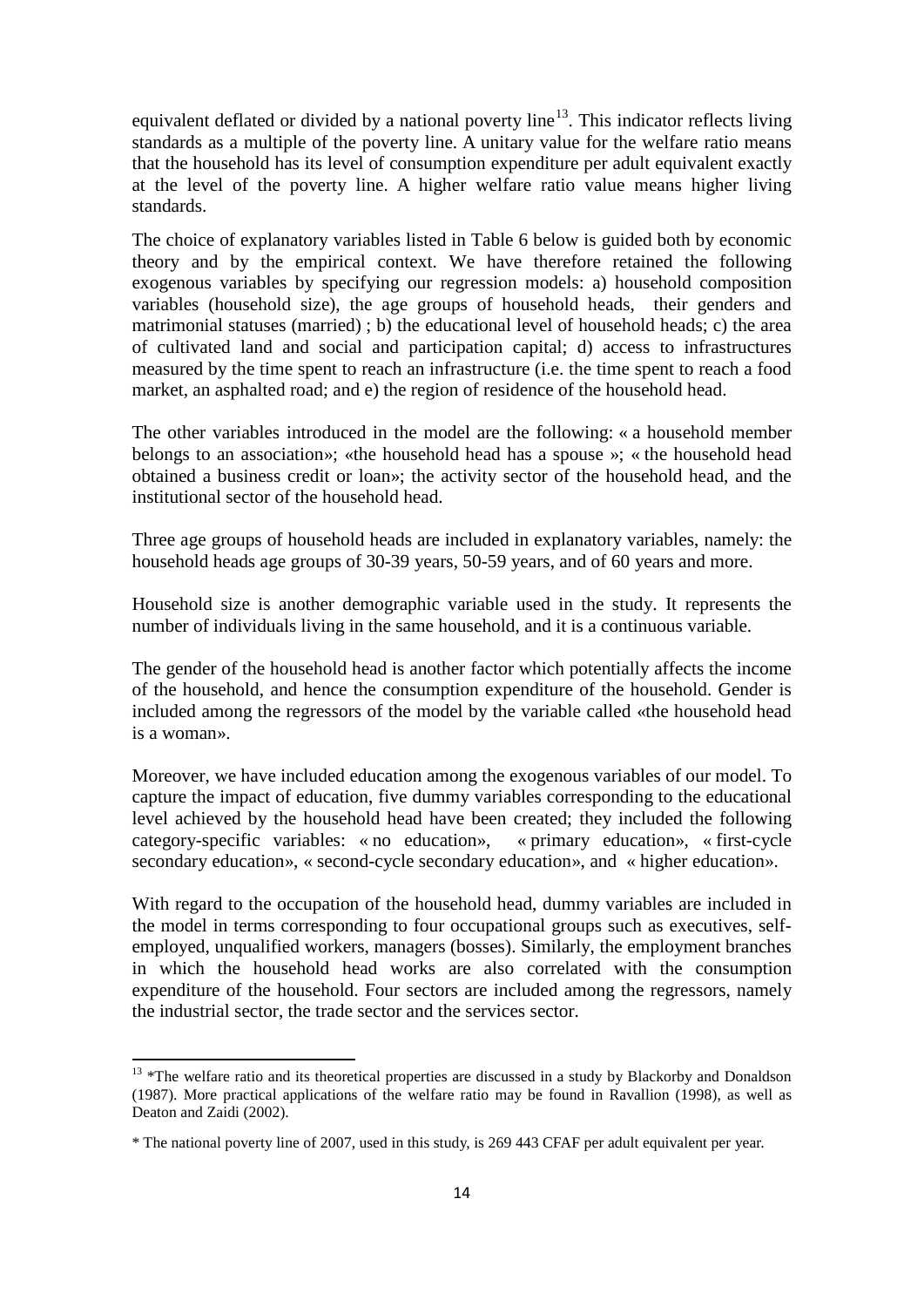The credit variable was included among the explanatory variables of the model to test the assumption according to which the household heads who have access to credits (loans) are likely to be less poor. We also included among explanatory variables the physic asset called «log land» which is defined as the area of land used by the household either as property in the urban area or as agricultural land in the rural area.

To capture the impacts of access to road infrastructures on household consumption expenditure, three variables are included among the explanatory variables of the model, namely: the time spent to reach a food market and the time spent to reach an asphalted road.

In addition to variables of access to infrastructure, we have also created two other variables that are likely to affect the consumption expenditure of households: there is one variable to measure the matrimonial status of the household head, while the other variable captures the participation of the household head in an association*.*

Finally, to take account of regional heterogeneity, 12 regional binary regional variables representing the region where the household resides were created. The dummy variable takes on the value of 1 if the household lives in a given region, and the value of 0 of not.

The regional dummies are the following: region1 (Douala), region2 (Yaoundé), region3 (Adamaoua), region4 (Centre), region5 (East), region6 (Extreme-North), region7 (Littoral) region8 (North), region9 (North-West), region10 (West), region11 (South), and region12 (South-West). The expected signs of the regional binary variables are ambiguous. However, we expect some of these regional binary variables to have positive signs in case some of the regions retained in the study have more economic activities likely to provide residents with employment.

Several of the variables mentioned above are category-specific (i.e. dummy variables). Consequently, in running our regressions, it is necessary to leave one category of variables as a group of reference. Such categories are: region 2 (Yaoundé), male household head, the household head has no spouse; the household head has no education; one household member is not a member of an association; and the household head has not obtained a credit, etc.

Table 6 below presents the dependent and exogenous variables used in the study to represent the characteristics of the household and of the community in the regression model.

| Variables's          |            | Urban |       |      | <b>Rural</b> |          |  |
|----------------------|------------|-------|-------|------|--------------|----------|--|
| description          |            |       |       |      |              |          |  |
|                      | <b>Obs</b> | Mean  | Std.  | Obs  | Mean         | Std.     |  |
|                      |            |       | Dev   |      |              | Dev      |  |
| Log of welfare ratio | 6365       | 12.91 | 0.657 | 5026 | 12.346       | 0.599    |  |
| Douala               | 6365       | 0.164 | 0.37  | 5026 | $\Omega$     | $\Omega$ |  |
| Adamaoua             | 6365       | 0.048 | 0.215 | 5026 | 0.053        | 0.225    |  |
| centre               | 6365       | 0.040 | 0.197 | 5026 | 0.107        | 0.309    |  |
| East                 | 6365       | 0.042 | 0.201 | 5026 | 0.063        | 0.243    |  |
| Extreme-North        | 6365       | 0.096 | 0.295 | 5026 | 0.172        | 0.377    |  |
| littoral             | 6365       | 0.056 | 0.230 | 5026 | 0.055        | 0.228    |  |
| North                | 6365       | 0.058 | 0.234 | 5026 | 0.079        | 0.271    |  |
| Northwest            | 6365       | 0.099 | 0.299 | 5026 | 0.168        | 0.374    |  |
| West                 | 6365       | 0.096 | 0.295 | 5026 | 0.135        | 0.342    |  |

*Table 6: Descriptive statistics of the Model's variables*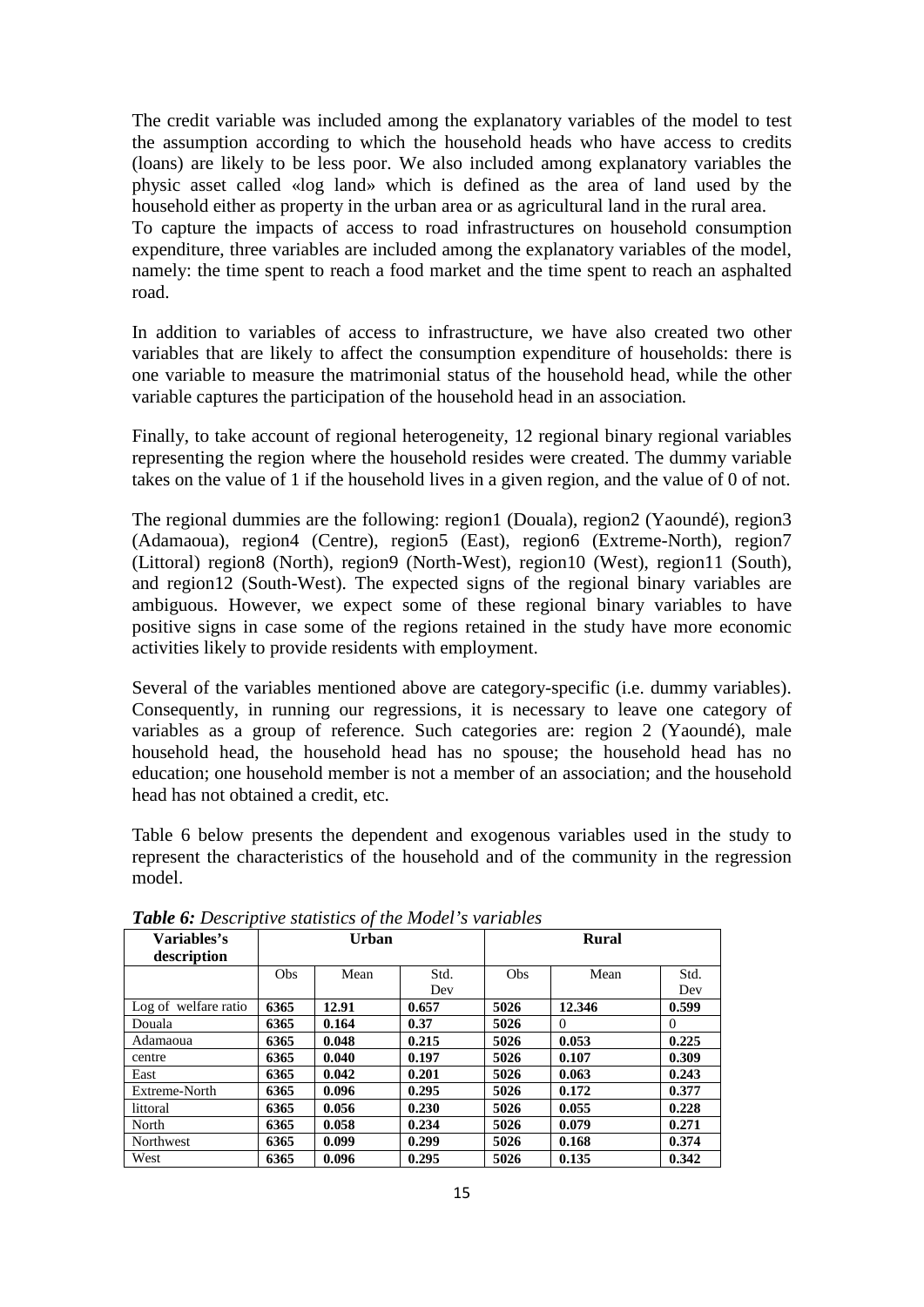| South                | 6365 | 0.040 | 0.196 | $\overline{5026}$ | 0.055 | 0.229 |
|----------------------|------|-------|-------|-------------------|-------|-------|
| Southwest            | 6365 | 0.095 | 0.293 | 5026              | 0.108 | 0.311 |
| household size       | 6365 | 4.430 | 3.035 | 5026              | 4.574 | 3.108 |
| female               | 6365 | 0.258 | 0.438 | 5026              | 0.277 | 0.447 |
| household head has   | 6365 | 0.493 | 0.499 | 5026              | 0.484 | 0.499 |
| a spouse             |      |       |       |                   |       |       |
| Age of head of       | 6365 | 0.292 | 0.454 | 5026              | 0.224 | 0.417 |
| household: 30-39     |      |       |       |                   |       |       |
| vears old            |      |       |       |                   |       |       |
| Age of head of       | 6365 | 0.227 | 0.419 | 5026              | 0.199 | 0.399 |
| household: 50-59     |      |       |       |                   |       |       |
| years old            |      |       |       |                   |       |       |
| Age of head of       | 6365 | 0.126 | 0.332 | 5026              | 0.163 | 0.370 |
| household: 60 years  |      |       |       |                   |       |       |
| or older             |      |       |       |                   |       |       |
| Level of Head's edu: | 6365 | 0.294 | 0.455 | 5026              | 0.380 | 0.485 |
| primary              |      |       |       |                   |       |       |
| Level of Head's edu: | 6365 | 0.231 | 0.422 | $\overline{50}26$ | 0.154 | 0.361 |
| secondary 1rst cycle |      |       |       |                   |       |       |
| Level of Head's edu: | 6365 | 0.205 | 0.403 | 5026              | 0.086 | 0.280 |
| secondary 2nd cycle  |      |       |       |                   |       |       |
| Level of Head's edu: | 6365 | 0.121 | 0.327 | 5026              | 0.026 | 0.159 |
| higher               |      |       |       |                   |       |       |
| Industrial sector    | 5594 | 0.174 | 0.379 | 4725              | 0.080 | 0.271 |
| Trade sector         | 5594 | 0.197 | 0.398 | 4725              | 0.060 | 0.238 |
| Services sector      | 5594 | 0.479 | 0.499 | 4725              | 0.143 | 0.350 |
| Executives           | 5596 | 0.104 | 0.306 | 4725              | 0.031 | 0.175 |
| skilled employees    | 5596 | 0.236 | 0.424 | 4725              | 0.069 | 0.253 |
| unskilled workers    | 5596 | 0.071 | 0.257 | 4725              | 0.037 | 0.190 |
| managers (bosses)    | 5596 | 0.043 | 0.205 | 4725              | 0.035 | 0.184 |
| Is a member of an    | 6364 | 0.509 | 0.499 | 5025              | 0.407 | 0.491 |
| association          |      |       |       |                   |       |       |
| Travel time to       | 6338 | 2.098 | 0.765 | 4936              | 2.877 | 1.098 |
| market place         |      |       |       |                   |       |       |
| Travel time to reach | 6168 | 1.566 | 1.002 | 4265              | 3.270 | 1.517 |
| an asphalted road    |      |       |       |                   |       |       |
| Area of land         | 1270 | 0.639 | 1.027 | 3645              | 0.633 | 0.750 |
| exploited            |      |       |       |                   |       |       |
| Head obtained a      | 6365 | 0.047 | 0.212 | 5026              | 0.035 | 0.185 |
| credit               |      |       |       |                   |       |       |

*Source: Calculations of the author using the data of the Cameroonian household survey Ecam3*

### **3.2.2 Results of Quantile Regressions**

Since habits and differences in consumption exist, quantile regressions are estimated for urban and rural areas in order to determine the factors that affect household consumption expenditure. Quantile regressions results for urban and rural areas are presented in Table 7.

On the whole, the results of quantile regressions actually confirm the fact that the levels of expenditures per adult equivalent of the different quantile expenditure groups are affected by different factors. These different expenditure groups not only face different challenges, but the challenges of each group also depend on the particular type of households concerned, i.e. whether these households belong to urban or rural areas.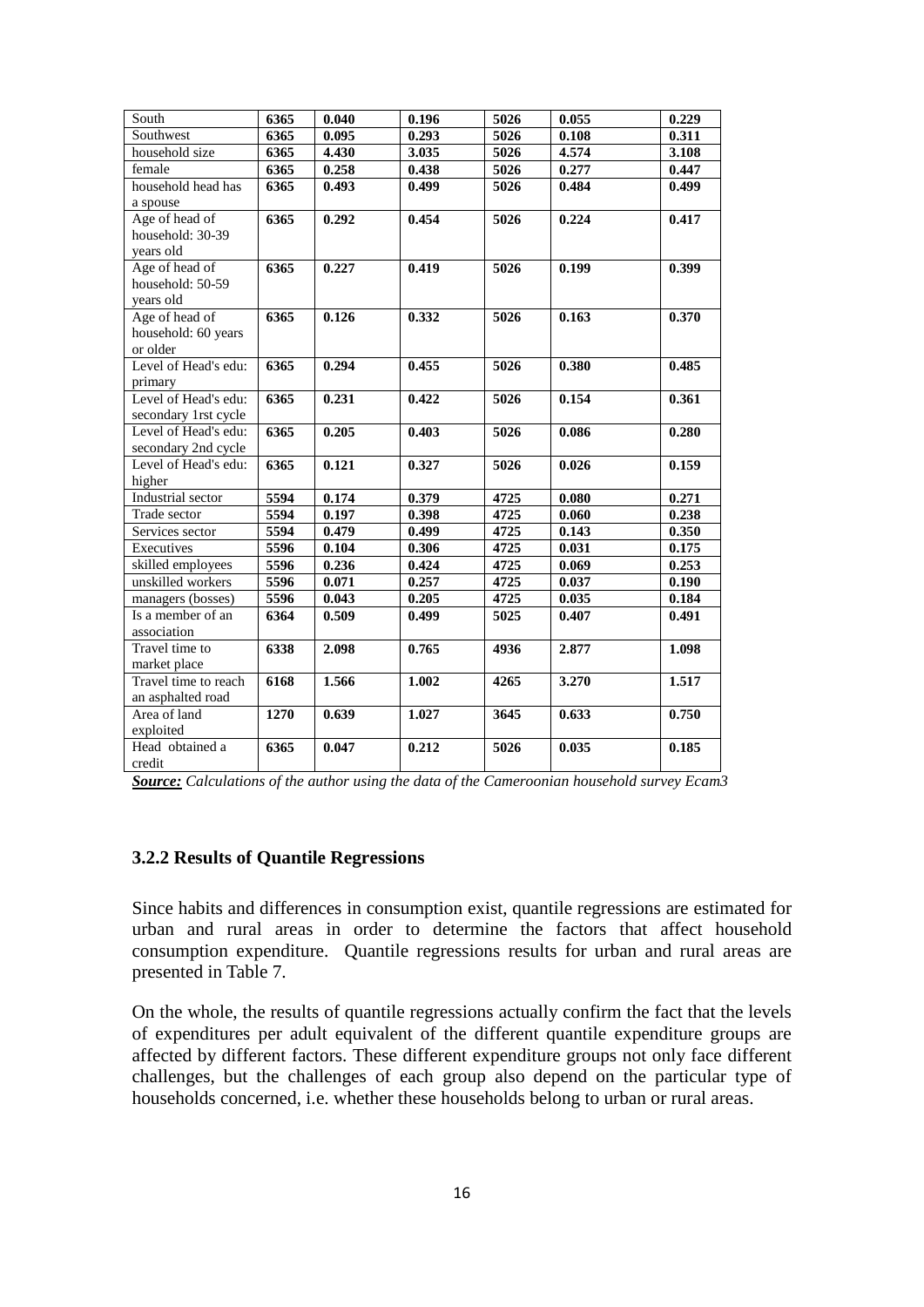Table 7 below shows that the pseudo- $R^2$ s of quantile regressions lie between 0.24 and 0.36, thus indicating that the coefficient estimates derived from our model perform reasonably well.

In terms of geographic sites and by comparison with households residing in Yaoundé, the study results show that regional variables have negative effects on household consumption in urban areas, except for the consumption of households belonging to the  $90<sup>th</sup>$  percentile of the Extreme-North region. On the other hand, in rural areas and compared with households residing in Yaoundé, the results show that regional variables (South-West, South, West and Littoral) have insignificant positive effects on consumption whichever quantile is considered, whereas the regional variables of the North-West, North, and Extreme-North rather have negative effects on household consumption.

Household size is significant and negatively associated with consumption expenditure per adult equivalent across all the quantiles of the distribution of expenditure in urban and rural areas. This result not only indicates that large-sized families usually have lower expenditure per adult equivalent, but it is also similar to the results of other studies such as that of Lanjouw and Ravallion (1995), which finds that large-sized households are more likely to fall into poverty than small-sized ones.

As regards the gender of the household head, quantile regression results show that households whose heads are females have a negative relationship with welfare (except for the households of the  $10<sup>th</sup>$  quantile of the urban area), and these results are very significant for the  $50<sup>th</sup>$  and  $90<sup>th</sup>$  percentiles in rural areas. A large number of studies have shown that households headed by men tend to fare better than those headed by women (Barros et al., 1997), because households headed by women not only have more limited access to resources than men, but they also tend to experience more discriminations (World Bank, 1991). This situation underlines the constant need to include genderspecific policies in the formulation of policies aimed at alleviating poverty.

Age has an insignificantly positive association with household living standards, except for the household head's age group of 60 and more, and for the  $50<sup>th</sup>$  and  $90<sup>th</sup>$  quantiles of the consumption distribution in the rural areas. In effect, the study results suggest that the variable "household heads belonging to the 50 to 59 age group" is significant for the  $50<sup>th</sup>$  and  $90<sup>th</sup>$  quantiles in rural areas. On the other hand, the variable "the household" head belong to the 60-and-more age group" is positively related to welfare for the  $50<sup>th</sup>$ and  $90<sup>th</sup>$  quantiles of the distribution of consumption both in rural and urban areas. This result suggests that households headed by the oldest household heads enjoy a higher level of welfare in the upper quantiles of the distribution of consumption expenditures, and they are less poor by inference. This result is different from the one derived from OLS regressions, according to which the older members of the household are negatively associated with consumption expenditure per adult equivalent.

The educational level of the household head is positively linked to household consumption expenditure at all the quantiles of the distribution of expenditure both in urban and rural areas. The first-cycle and second-cycle levels of secondary education significantly increase household consumption expenditure at the  $10<sup>th</sup>$  quantile of the distribution of consumption expenditure, both in urban and rural areas. When higher education is considered, and when one moves from the  $10<sup>th</sup>$  quantile to the  $90<sup>th</sup>$  quantile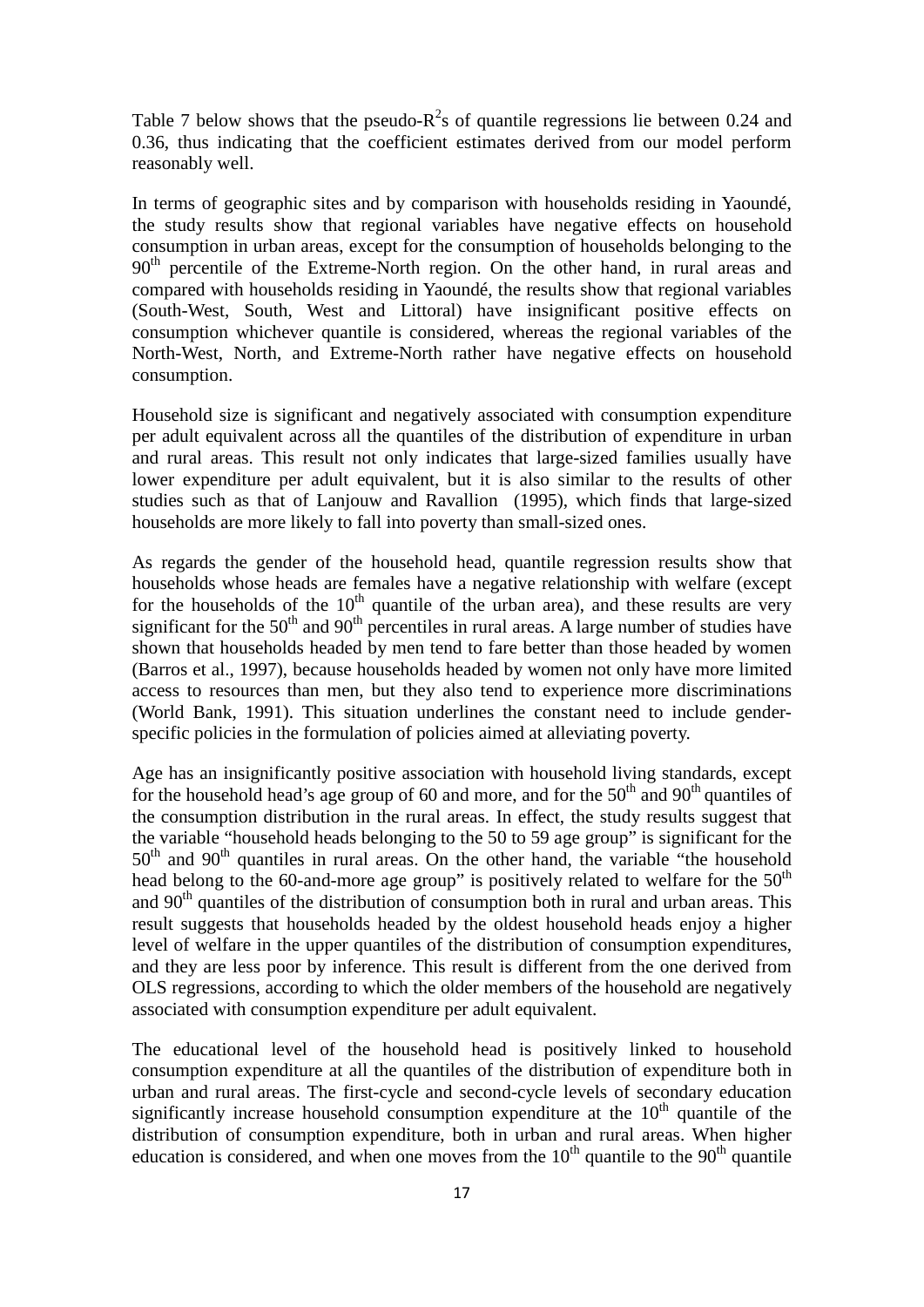of the consumption expenditure distribution, one notes that in the urban and rural areas, the coefficients increase and reach their highest levels at the  $90<sup>th</sup>$  quantile, which means that education has a stronger effect on the welfare of rich households.

An examination of the sector in which the household head is employed reveals that household heads employed in trade have a positive relationship with welfare for all the three quantiles of the welfare distribution in both urban and rural areas. As for the results of the OLS regressions, they are significant for the  $50<sup>th</sup>$  and  $90<sup>th</sup>$  percentiles of the distribution of household expenditure in urban areas.

The household heads employed in the industrial sector have a positive relationship with welfare for the  $50<sup>th</sup>$  and  $90<sup>th</sup>$  percentiles of the distribution of household expenditures in urban areas, and for all the three quantiles of the distribution of household expenditure in rural areas. Contrary to OLS regression results, household heads who work in industry have a negative relationship with consumption for the  $10<sup>th</sup>$  quantile of the distribution of household expenditure in urban areas.

Household heads working in the services sector have a positive relationship with consumption for the three quantiles of the expenditure distribution in urban areas, and this result is similar to the result obtained from OLS regressions. On the other hand, in rural areas, household heads working in the services sector have a positive relationship with consumption only for the  $50<sup>th</sup>$  and  $90<sup>th</sup>$  percentiles of the distribution of expenditure, whereas those belonging to the  $10<sup>th</sup>$  quantile have a negative relationship with consumption, thus indicating the disadvantage associated with working in this sector.

Households whose heads are executives, skilled employees, and managers (bosses) tend to be more well-off for the three quantiles of the distribution of expenditure both in urban and rural areas. This result is similar to that obtained with OLS regressions. By contrast, households whose heads are unskilled workers tend to be poor for the three quantiles of the distribution of expenditure in urban areas, and for the  $10<sup>th</sup>$  quantile in rural areas. Contrary to the results derived from OLS regressions, households whose heads are unskilled workers tend to be rich for the  $50<sup>th</sup>$  and  $90<sup>th</sup>$  percentiles of the distribution of expenditure in rural areas.

Quantile regressions provide the evidence of a higher positive impact in terms of access to land in the three quantiles of the distribution of consumption expenditure in rural areas, thus indicating the higher significance of the role played by agriculture for households of this area.

In rural areas, the average time span spent to reach a market place or the time span spent to reach an asphalted road are positively correlated with the welfare of a household belonging to the  $90<sup>th</sup>$  percentile of the distribution of household consumption expenditure. In particular, the average time period spent to reach an asphalted road has a stronger positive impact on the consumption of rural households belonging to the  $90<sup>th</sup>$ percentile of the distribution of expenditure. These results are contrary to those derived from OLS regressions, which rather show the existence of a negative relationship between the variables "time span" and household consumption.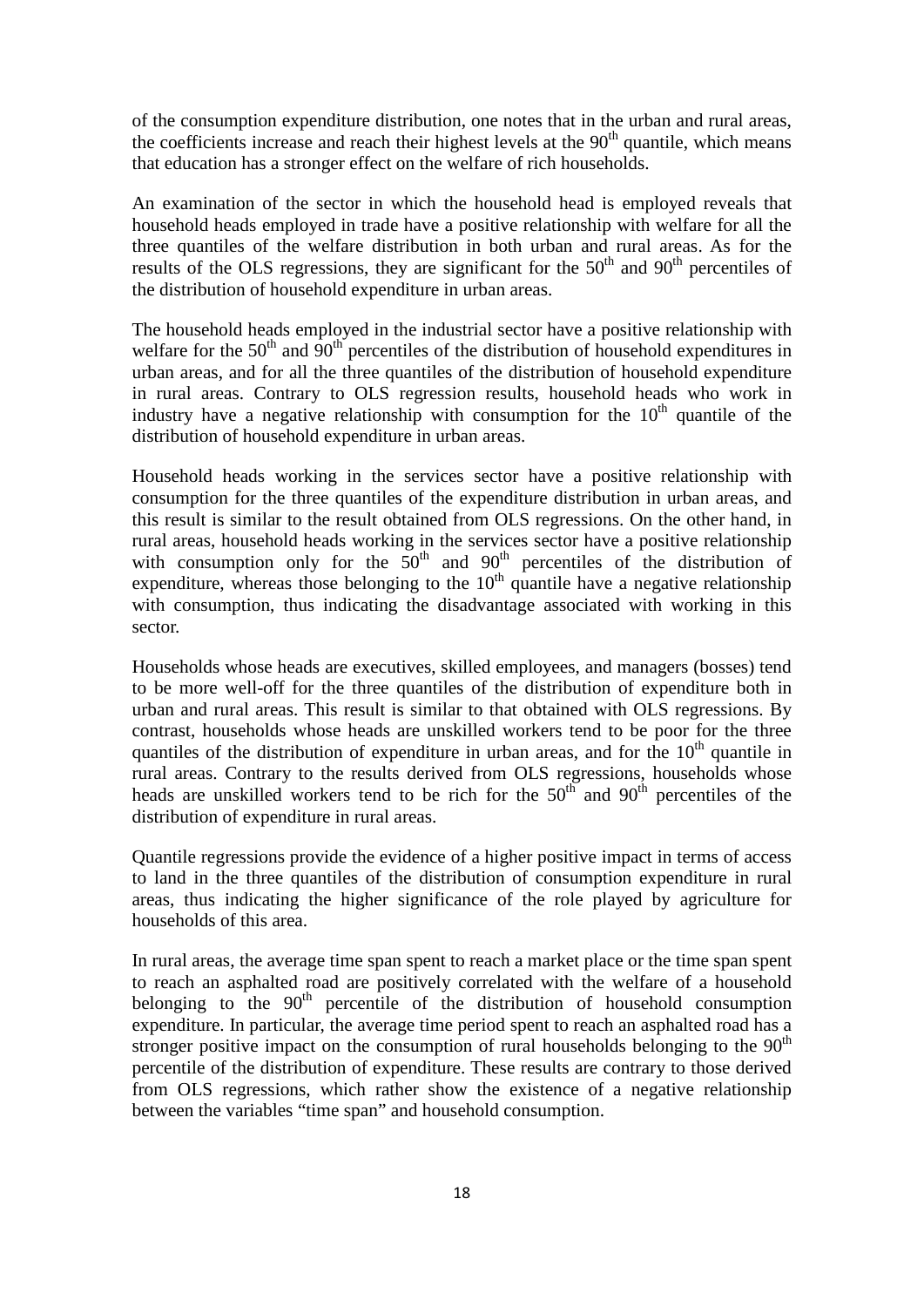The fact of being a member of an association has a positive but insignificant effect on the consumption of households belonging to the  $10^{th}$ ,  $50^{th}$  and  $90^{th}$  quantiles of the distribution of consumption expenditure in urban areas. This result is similar to that obtained with the help of OLS regressions. In rural areas, on the contrary, to be a member of an association has a significant positive effect only on the consumption of the households belonging to the  $10<sup>th</sup>$  quantile of the expenditure distribution.

As for the results derived with OLS regressions, the fact that a credit is obtained by a household head has a positive effect on the consumption of a household in the three quantiles of the distribution of consumption expenditure in both the urban and rural areas. This result is significant for the three quantiles of the distribution of consumption expenditure in rural areas.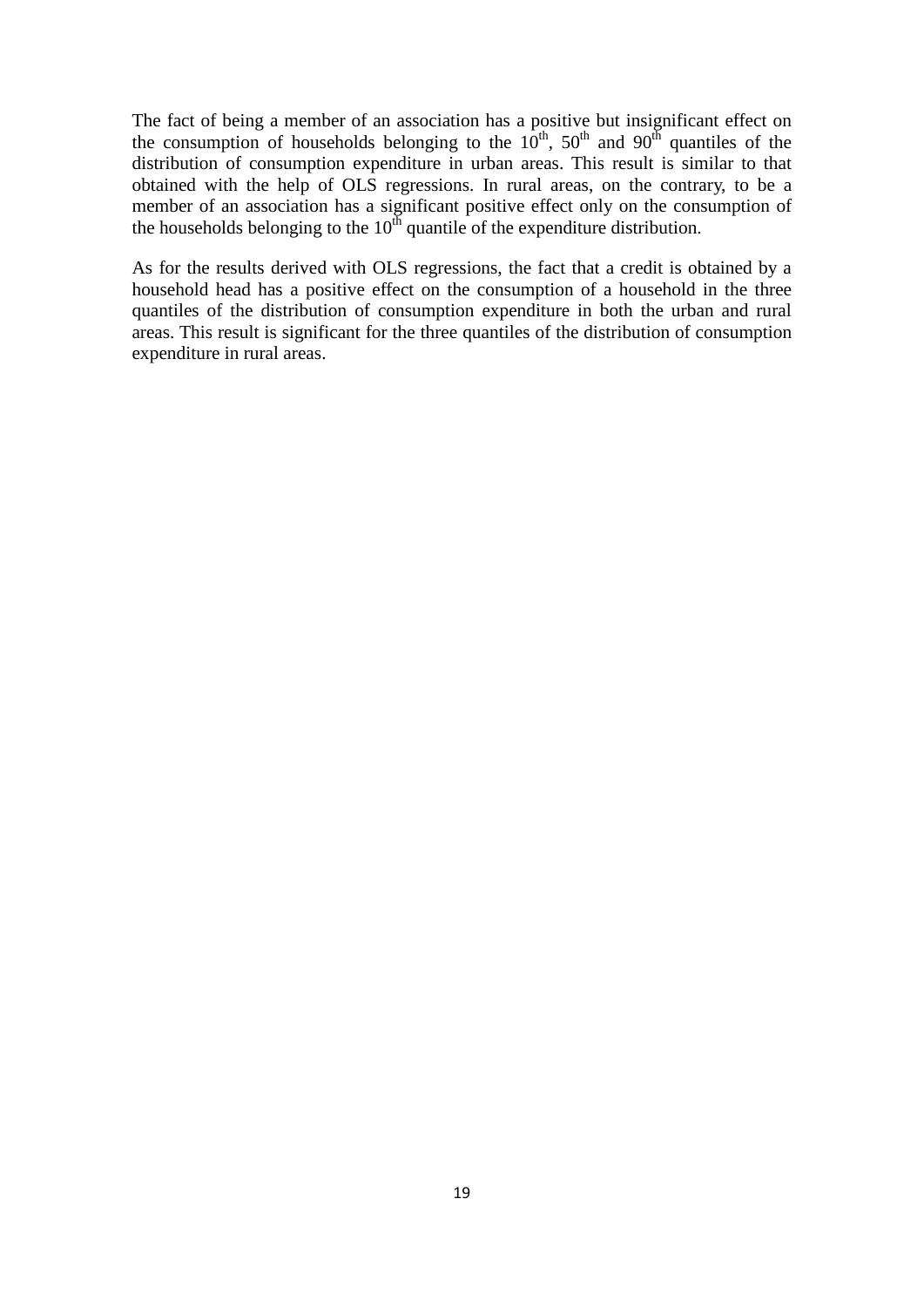|                               | <b>Urban</b>              |                          |                        |                           | <b>Rural</b>            |                            |                               |                          |
|-------------------------------|---------------------------|--------------------------|------------------------|---------------------------|-------------------------|----------------------------|-------------------------------|--------------------------|
| Variables                     | <b>OLS</b>                | 10th                     | 50th                   | 90th                      | $\overline{OLS}$        | 10th                       | 50th                          | 90th                     |
| Douala                        | $-0.266$                  | $-0.286$ (-              | $-0.241$               | $-0.421$ $(-$             | dropped)                |                            |                               |                          |
| Adamaoua                      | $(-2.66)$ ***<br>$-0.090$ | $2.17$ )                 | $(-1.38)$              | 1.89)                     | 0.083                   |                            |                               |                          |
|                               | $(-0.82)$                 |                          |                        |                           | (1.37)                  | $-0.033$                   |                               |                          |
|                               |                           | $-0.188$ (-              | $-0.030$               | $-0.048$ (-               |                         | $(-0.42)$                  | 0.160                         | 0.186                    |
|                               |                           | $1.35$ )                 | $(-0.16)$              | 0.37)                     |                         |                            | (2.27)                        | (1.50)                   |
| Centre                        | $-0.347$<br>$(-4.10)*$    | $-0.333$ $(-)$<br>3.00   | $-0.304$               | $-0.544$                  | $-0.036$<br>$(-0.74)$   | 0.033<br>(0.50)            | $\sim$<br>0.100               | $\overline{a}$<br>0.163  |
|                               |                           | $)****$                  | $(-2.11)$              | $(1.54)$ **               |                         |                            | $(-1.59)$                     | $(-1.51)$                |
| East                          | $-0.298$                  | $-0.350$ $(-$            | $-0.164$               | $-0.376$<br>$\left($ -    | (dropped)               |                            |                               |                          |
|                               | $(-2.81)$ **              | $2.55$ )                 | $(-0.93)$              | 1.73)                     |                         |                            |                               |                          |
| Extreme-North                 | $-0.156$<br>$(-1.73)$     |                          |                        |                           | $-0.192$<br>$(-4.14)$ * | $-0.260$                   | 0.176                         |                          |
|                               |                           | $-0.413$ $(-)$           | $-0.091$               | 0.010                     |                         | $(-4.07)$                  | $\overline{(-)}$              | 0.159                    |
|                               |                           | 3.75 $)*$                | $(-0.66)$              | (0.06)                    |                         | $*$                        | $(3.03)$ **                   | $(-1.62)$                |
| Littoral                      | $-0.590$                  |                          |                        |                           | 0.063                   | 0.043                      |                               |                          |
|                               | $(-6.90)$ *               | $-0.792$ $(-$            | $-0.518$               | $-0.659$ $(-$             | (1.06)                  | (0.56)                     | 0.138                         | 0.183                    |
| North                         | $-0.14$                   | 3.78 $)*$                | $(-2.99)$              | 3.79 $)*$                 | $-0.182$                | $-0.245$                   | (1.81)<br>$\blacksquare$      | (1.38)<br>$\blacksquare$ |
|                               | $(-1.62)$                 | $-0.162$ (-              | $-0.176$               | $-0.127$ (-               | $(-3.50)$ *             | $(-3.53)$                  | 0.135                         | 0.217                    |
|                               |                           | $1.45$ )                 | $(-1.23)$              | 0.71)                     |                         | $)$ *                      | $(-2.16)$                     | $(-2.06)$                |
| Northwest                     | $-0.303$                  |                          |                        |                           | $-0.115$                | $-0.123$                   |                               |                          |
|                               | $(-3.72)^*$               | $-0.390$ (-<br>3.87 $)*$ | $-0.284$<br>$(-2.22)$  | $-0.260$ $(-$<br>$1.50$ ) | $(-2.44)$               | $(-3.53)$<br>$\rightarrow$ | 0.127<br>$(-2.14)$            | 0.116<br>$(-1.14)$       |
| West                          | $-0.340$                  |                          |                        |                           | 0.116                   |                            |                               |                          |
|                               | $(3.70)*$                 |                          |                        |                           | (2.39)                  |                            |                               |                          |
|                               |                           |                          |                        | $-0.460$ $(-$             |                         | 0.088                      |                               |                          |
|                               |                           | $-0.403$ (-<br>3.84 $)*$ | $-0.460$<br>$(-1.85)$  | 2.68<br>)***              |                         | (1.35)                     | 0.105<br>(1.70)               | 0.045<br>(0.43)          |
| South                         | $-0.346$                  |                          |                        |                           | 0.278                   |                            |                               |                          |
|                               | $(-3.72)^*$               |                          |                        |                           | $(3.95)^*$              | 0.214                      |                               |                          |
|                               |                           | $-0.314$ (-              | $-0.289$               | $-0.594$ $(-$             |                         | (2.58)                     | 0.111                         | 0.182                    |
|                               |                           | $2.46$ )                 | $(-1.76)$              | $2.90$ )**                |                         | $\lambda$                  | (1.71)                        | (1.10)                   |
| Southwest                     | $-0.088$<br>$(-1.05)$     |                          |                        |                           | 0.113<br>(2.19)         | 0.058                      |                               |                          |
|                               |                           | $-0.039$ $(-$            | $-0.047$               | $-0.217$ (-               |                         | (0.84)                     | 0.138                         | 0.139                    |
|                               |                           | 0.38)                    | $(-0.35)$              | 1.21)                     |                         |                            | (2.08)                        | (1.22)                   |
| household size                | $-0.074$                  |                          |                        |                           | $-0.081$                | $-0.071$                   |                               |                          |
|                               | $(-9.92)^*$               | $-0.087$                 | $-0.081$<br>$(-11.26)$ | $-0.083$ $(-)$            | $(-17.76)^*$            | $\left($ -<br>24.04)       | 0.048                         | 0.006                    |
|                               |                           | (3.84)                   | $)$ *                  | $6.04$ )*                 |                         | *                          | $(-1.32)$                     | (0.10)                   |
| Female                        | $-0.058$                  |                          |                        |                           | $-0.070$                |                            |                               |                          |
|                               | $(-1.19)$                 |                          |                        |                           | $(-2.53)$               | $-0.080$                   | 0.090                         |                          |
|                               |                           | 0.014<br>(0.23)          | $-0.016$<br>$(-0.21)$  | $-0.039$ $(-$<br>0.39)    |                         | $(-2.35)$<br>$\lambda$     | $\left( -\right)$<br>$25.87*$ | $-0.002$<br>$(-9.20)$ *  |
| household head                | $-0.163$                  |                          |                        |                           | $-0.146$                |                            |                               |                          |
| has a spouse                  | $(-3.74)*$                |                          |                        |                           | $(-6.52)^*$             | 0.075                      |                               |                          |
|                               |                           | $-0.032$ (-              | $-0.164$               | $-0.221$ (-               |                         | $(-2.82)$                  | 0.001                         | 0.001                    |
| Age of head of                | $-0.066$                  | 0.61)                    | $(-2.50)$              | 2.52)                     | $-0.021$<br>$\left($ -  | $*$                        | $(-0.80)$                     | (0.32)                   |
| household: 30-39              | $(-1.55)$                 |                          |                        |                           | 2.96)                   | $-0.021$                   |                               |                          |
| years old                     |                           | $-0.065$ (-              | $-0.069$               | $-0.123$                  |                         | $(-0.73)$                  | $-0.082$                      | $-0.036$                 |
|                               |                           | 1.13)                    | $(-0.97)$              | (1.37)                    |                         |                            | $(-2.26)$                     | $(-0.56)$                |
| Age of head of                | $-0.108$                  |                          |                        |                           | $-0.128$                |                            |                               |                          |
| household: 50-59<br>years old | $(-2.57)$                 | $-0.105$ (-<br>1.87)     | $-0.111$<br>$(-1.63)$  | $-0.082$ (-<br>0.95)      | $(-5.48)$ **            | $-0.088$<br>$(-2.99)$      | 0.029<br>(1.12)               | 0.021<br>(0.45)          |
|                               |                           |                          |                        |                           |                         |                            |                               |                          |

*Table 7: Quantile Regression Results, 2007*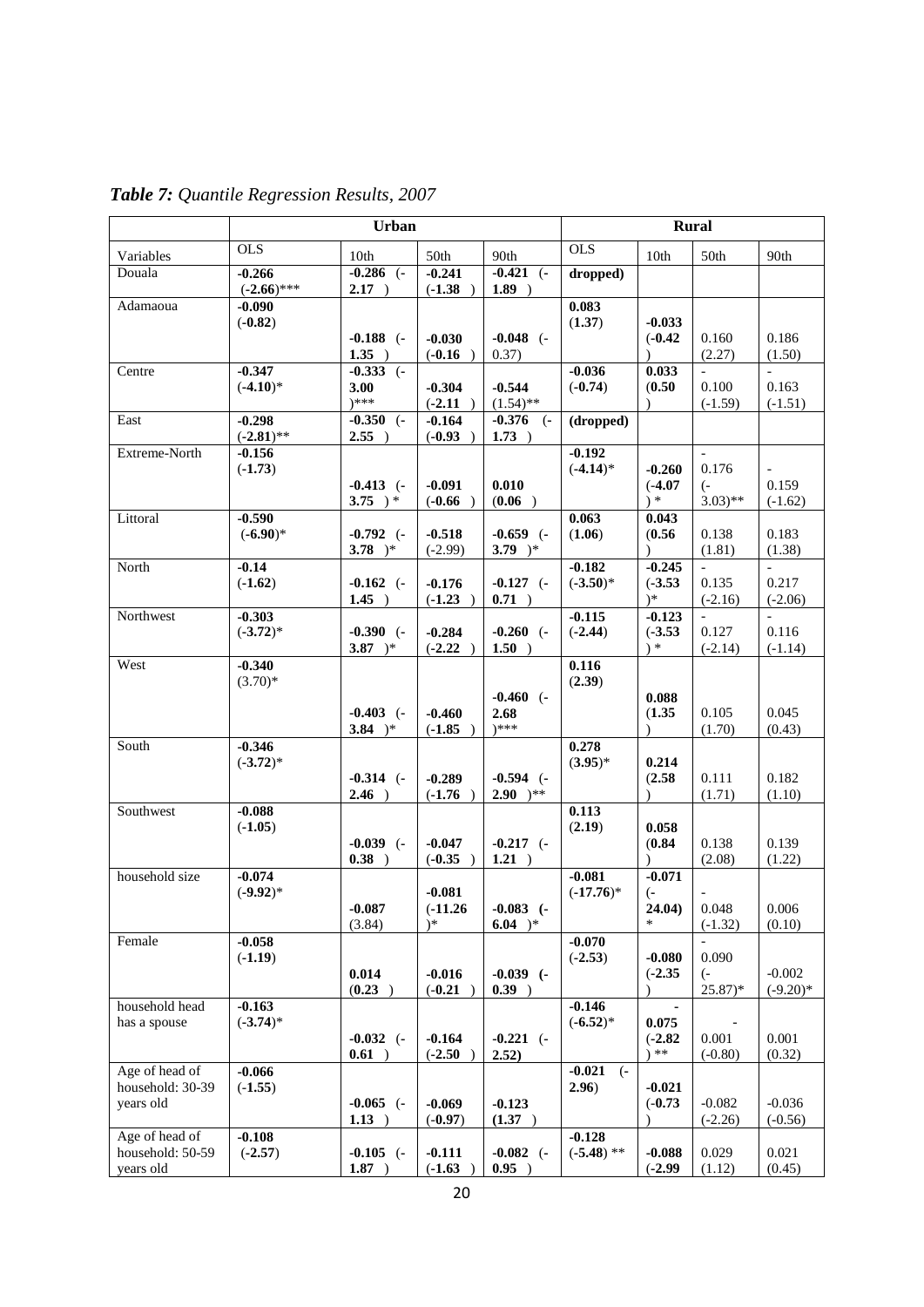|                                                   |                          |                         |                          |                      |                           | $\big)$                       |                       |                      |
|---------------------------------------------------|--------------------------|-------------------------|--------------------------|----------------------|---------------------------|-------------------------------|-----------------------|----------------------|
| Age of head of<br>household: 60<br>vears or older | 0.070<br>(1.49)          | $-0.003$                | 0.057                    | 0.120                | $-0.048$<br>$(-1.96)$     | $-0.075$<br>$(-2.54)$         | 0.119                 | 0.069                |
|                                                   |                          | $(-0.06)$               | (0.78)                   | (1.36)               |                           | $\lambda$                     | $(3.14)$ **           | (1.05)               |
| Level of Head's<br>edu: primary                   | 0.063<br>$(1.36)^*$      | 0.095                   | 0.147                    | 0.015                | 0.068<br>$(3.18)$ **      | 0.039<br>(1.47)               | 0.153                 | 0.179                |
|                                                   |                          | (1.68)                  | (2.54)                   | (0.17)               |                           | $\lambda$                     | $(2.80)$ *            | (1.85)               |
| Level of Head's<br>edu: secondary                 | 4.04<br>$(4.04)^*$       |                         |                          |                      | 0.154<br>$(5.25)^*$       | 0.144                         | 0.210                 |                      |
| 1rst cycle                                        |                          | 0.304<br>$(4.52)^*$     | 0.216<br>(2.54)          | 0.148<br>(1.32)      |                           | (3.77)<br>$\ast$              | $(2.12)$ **<br>$\ast$ | 0.032<br>(0.20)      |
| Level of Head's<br>edu: secondary                 | 0.278<br>$(4.76)^*$      |                         | 3.55                     |                      | 0.188<br>$(4.37)^*$       | 0.141                         |                       |                      |
| 2nd cycle                                         |                          | 0.318<br>(4.14)         | (3.55)<br>$)$ *          | 0.138<br>(1.13)      |                           | (2.79)<br>$)* *$              | 0.130<br>(1.92)       | 0.195<br>(1.71)      |
| Level of Head's<br>edu: higher                    | 0.629<br>$(8.01)^*$      |                         |                          |                      | 0.348<br>$(3.69)^*$       |                               |                       |                      |
|                                                   |                          | 0.647<br>$(6.80)$ *     | 0.580<br>(4.55)<br>$)$ * | 0.830<br>$(6.15)^*$  |                           | 0.135<br>(0.141)<br>$\lambda$ | 0.179<br>$(2.40)$ **  | 0.157<br>(1.29)      |
| Industrial sector                                 | 0.019                    |                         |                          |                      | 0.074                     |                               |                       |                      |
|                                                   | (0.42)                   | $-0.016$ $(-$<br>0.28)  | 0.051<br>(0.63)          | 0.078<br>(0.87)      | (2.01)                    | 0.050<br>(1.13)<br>$\lambda$  | 0.104<br>$(3.31)$ **  | 0.168<br>$(3.16)$ ** |
| Trade sector                                      | 0.261                    | 0.203                   | 0.276                    | 0.282                | 0.223                     |                               |                       |                      |
|                                                   | $(4.97)*$                | (3.27)<br>$**$          | (3.36)<br>**             | (2.73)<br>***        | $(4.41)^*$                | 0.082<br>(0.76)               | 0.111<br>(1.21)       | 0.028<br>(0.16)      |
| Services sector                                   | 0.218<br>$(4.72)^*$      |                         |                          | 0.251                | 0.068<br>(1.60)           | $-0.022$                      |                       |                      |
|                                                   |                          | 0.105<br>(1.93)         | 0.176<br>(2.51)          | (2.69)<br>***        |                           | $(-0.42)$                     | 0.105<br>(2.14)       | 0.241<br>$(2.88)$ ** |
| Executives                                        | 0.33                     |                         |                          |                      | 0.344                     |                               |                       |                      |
|                                                   | $(4.78)$ *               | 0.363<br>$(3.98)^*$     | 0.391<br>(3.34)<br>**    | 0.340<br>(2.60)      | $(4.47)^*$                | 0.454<br>(4.75)<br>$)*$       | 0.127<br>$(3.86)$ *   | 0.231<br>(3.93)      |
| skilled employees                                 | 0.077<br>(1.49)          |                         |                          |                      | 0.118<br>(2.43)           | 0.095                         |                       |                      |
|                                                   |                          | 0.147<br>(2.28)         | 0.154<br>(1.74)          | 0.039<br>(0.37)      |                           | (1.55)                        | 0.096<br>$(2.35)$ **  | 0.002<br>$(0.04)$ *  |
| unskilled workers                                 | $-0.089$<br>$(-1.49)$    |                         |                          |                      | $-0.029$<br>$(-0.56)$     | $-0.000$                      |                       |                      |
|                                                   |                          | $-0.088$ (-<br>$1.08$ ) | $-0.013$<br>$(-0.13)$    | $-0.202$ (-<br>1.49) |                           | $-0.00$                       | 0.051<br>(2.27)       | 0.033<br>(0.82)      |
| managers (bosses)                                 | 0.244<br>$(2.64)$ ***    |                         |                          |                      | 0.182<br>$(3.84)$ *       | 0.150                         |                       |                      |
|                                                   |                          | 0.067<br>$(0.72)^*$     | 0.249<br>(2.03)          | 0.331<br>(2.25)      |                           | (2.67)<br>$)* **$             | 0.058<br>$(3.90)*$    | 0.136<br>$(5.36)^*$  |
| Head is a member                                  | 0.075                    |                         |                          |                      | 3.04                      |                               | $\mathbb{L}$          |                      |
| of an association                                 | (2.34)                   | 0.058                   | 0.079                    | 0.091                | (1.40)                    | 0.078<br>(3.19)               | 0.236<br>$(-$         | 0.016                |
|                                                   |                          | (1.42)                  | (1.48)                   | (0.90)               |                           | $*$                           | $2.56$ <sup>**</sup>  | $(-0.14)$            |
| Travel time to<br>market place                    | $-0.057$<br>$(-2.05)$ ** | $-0.035$ (-<br>1.63)    | $-0.068$<br>(2.13)       | $-0.065$ (-<br>1.63) | $-0.024$<br>$(-2.74)$ *** | $-2.49$<br>$(-2.49)$          | 0.130<br>(0.94)       | 0.052<br>(0.27)      |
| Travel time to                                    | $-0.027$                 |                         |                          |                      | $-0.019$                  |                               |                       |                      |
| reach an asphalted<br>road                        | $(-1.90)$                | $-0.041$ (-<br>$2.71$ ) | $-0.019$                 | $-0.004$ (-          | $(-2.89)^{**}$            | $-0.020$<br>$(-2.44)$         | $0.036*$              | 0.258                |
| Area of land                                      | 0.048                    | ***                     | $(-0.85)$                | $0.16$ )*            | 0.065                     |                               | (6.81)                | $(3.87)*$            |
| exploited                                         | $(3.18)$ **              |                         |                          |                      | $(4.59)^*$                | 0.017                         |                       |                      |
|                                                   |                          | 0.040<br>(2.16)         | 0.045<br>(1.86)          | 0.036<br>(1.39)      |                           | (1.06)                        | 0.583<br>$(3.86)$ *   | 0.817<br>$(3.18)*$   |
| Head obtained a                                   | 0.201                    | 0.186                   | 0.147                    | 0.267                | 0.173                     |                               |                       |                      |
| credit                                            | $(3.09)$ **              | $(2.88)^*$              | (1.44)                   | (2.25)               | $(3.56)^*$                | 0.156                         | 0.108                 | 0.161                |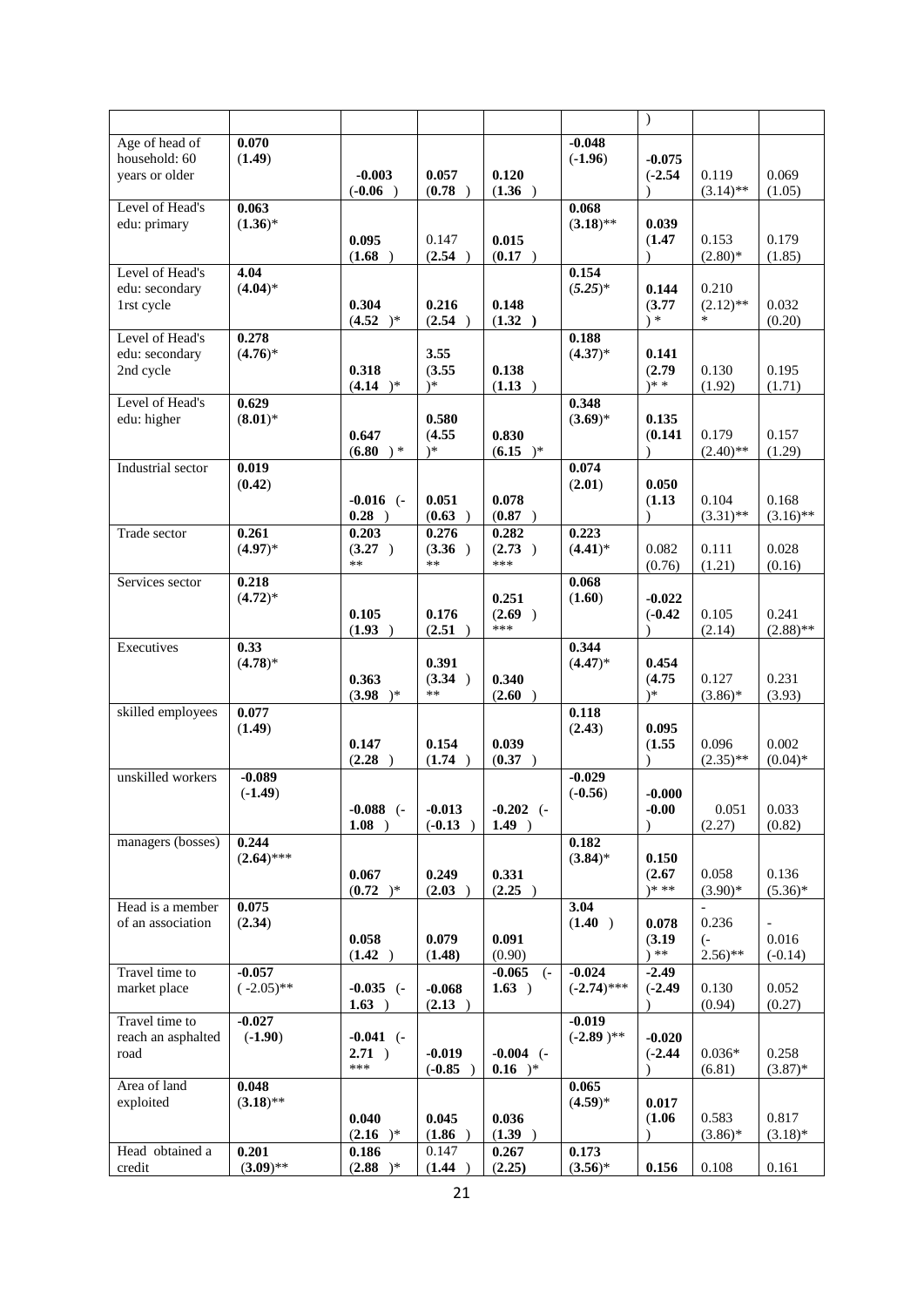|                           |                        |                        |                            |                         |                        | (2.98)<br>$)* *$      | $(5.02)^*$                           | $(4.32)^*$         |
|---------------------------|------------------------|------------------------|----------------------------|-------------------------|------------------------|-----------------------|--------------------------------------|--------------------|
| intercept                 | 13.287<br>$(123.30)^*$ | 12.775<br>(92.37)<br>∗ | 13.226<br>(79.69<br>$\ast$ | 13.991<br>\*<br>(66.19) | 12.827<br>$(212.46)^*$ | 0.078<br>(155.3)<br>∗ | 0.037<br>ı –<br>$3.44$ <sup>**</sup> | 0.026<br>$(-1.36)$ |
| Number of<br>observations |                        | 1181                   | 1181                       | 1181                    | 2539                   | 3036                  | 3036                                 | 3036               |
| Pseudo-R2                 |                        | 0.277                  | 0.255                      | 0.293                   |                        | 0.217                 | 0.237                                | 0.221              |

*Notes: Robust t- statistics are between parentheses \*\*\* Significant at the 1% level; \*\* significant at the 5% level; \* significant at the 10% level*

*Source: Calculations of the author using data from the Cameroonian Household Survey, ECAM3*

### **4. Conclusion and Policy Implications**

The objective of this paper was to examine the main determinants of income inequality in Cameroon. At the methodological level, the study used both quantile regressions to analyze the determinants of household welfare at different points of consumption expenditure distribution, and the analysis of the decomposition of total inequality in household consumption expenditure into sub-groups of the population to determine the significance with which total inequality is attributable to inequality between these sub-groups, and the significance with which it is attributable to inequality within these groups. The Gini index was also used to serve as a test of robustness for the parameter estimates in the decomposition exercise. The study used total household expenditure per adult equivalent as welfare indicator, while the data used were derived from the household survey conducted in 2007 by the National Institute of Statistics (NIS).

Decomposition analysis results show that total expenditure inequality per adult equivalent varies appreciably among the different population sub-groups considered. When we carried out decomposition analysis, we found that in all the groups considered, between-groups inequality only explains a very small proportion of total inequality. Reducing inequality between groups of households would therefore have only a limited impact on the reduction of total inequality. In particular, the analysis according to rural and urban areas showed that not more than 27% of total inequality is attributable to the between-groups inequality component. The relevant figure for between-regions inequality is 25%. This estimate is even lower for groups formed according to the age of the household head. On the other hand, the highest estimate of the between-groups component which is 28%, is found in the groups formed according to the educational level of the household head. Household groups which were formed on the basis of the occupational status of the household head, also showed a relatively high between-groups inequality components'contribution to total inequality. Of course, any attempt to eliminate between-groups inequality while leaving within-groups inequality unchanged, would not have a significant impact on total inequality. The policy implications of these results are the following: any policy that is not trageted to inequality reduction within each of the household groups mentioned above would have a limited impact in the reduction of total inequality.

In addition, the results of the study show that determinants of household welfare are numerous and complex, going from individual and household characteristics to the social characteristics of the community, but that the relative importance of these factors varies from one area to another and across the welfare distribution. The use of quantile regressions indicates that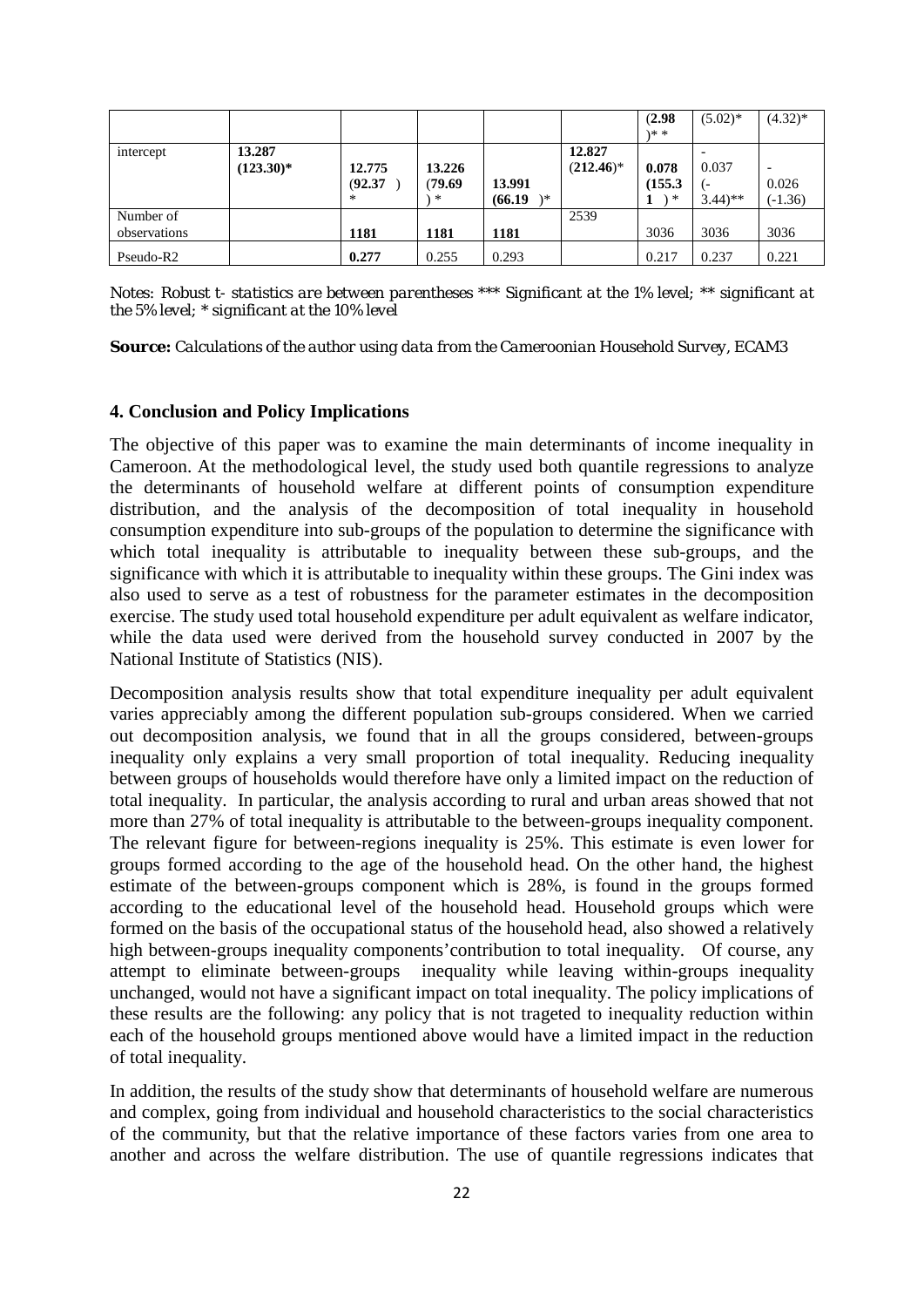human resources, social and physical capital play a major role in the improvement of household welfare. The study reveals a number of demographic effects in the urban and rural areas among which the most significant is caused by household size, which contributes to the reduction of the consumption expenditure of the household at all the quantiles. Moreover, the regions where household reside also affects the household consumption expenditure. Those who work in the services and trade sectors of the economy are better well-off than those who work in the other sectors of the economy.

Unlike the results of OLS regressions, which show a negative relationship between the variable "female gender" and welfare, quantile regressions yield contrary results for the household heads of the  $10<sup>th</sup>$  quantile of the distribution of expenditures in the urban area, and for the household heads of the  $90<sup>th</sup>$  quantile of the distribution of expenditures in rural areas.

OLS regressions results also show the presence of a negative relationship between the oldest household heads and welfare. This result is different from those derived from quantile regressions, which indicate that the oldest household heads enjoy a higher level of welfare in the upper quantiles of the distribution of consumption and, by inference, are less poor.

Contrary to OLS regressions results, household heads who work in the industrial sector have a negative relationship with consumption for the  $10<sup>th</sup>$  quantile of the distribution of household expenditure in urban areas.

In addition, contrary to the results obtained with OLS regressions, households whose heads are unskilled workers tend to be rich for the  $50<sup>th</sup>$  and the  $90<sup>th</sup>$  percentiles of the distribution of expenditure in rural areas.

In rural areas, the average time span spent to reach a marketplace, as well as to reach an asphalted road, is positively correlated to the welfare of households belonging to the  $90<sup>th</sup>$ percentile of the distribution of household consumption expenditures. These results are opposed to those of OLS regressions, which rather show the existence of a negative relationship between these "time spans" variables and household consumption.

Finally, the variable "being a member of an association" has an insignificant positive effect on the consumption of households belonging to the three quantiles of the distribution of consumption in urban areas. This result is similar to the one derived from using OLS regressions. On the other hand, the variable "being a member of an association" in rural areas has a significant positive impact only on the consumption of households belonging to the households of the  $10<sup>th</sup>$  percentile of the distribution of expenditure.

These results suggest some poverty reduction policy recommendations. One of the main results of the study is the significant role that the educational level of the household head plays in reducing the poverty of urban and rural households. This finding suggests that widening access to education<sup>[14](#page-22-0)</sup> will reduce poverty both by increasing individual productivity

 $\overline{a}$ 

<span id="page-22-0"></span><sup>&</sup>lt;sup>14</sup> Although ensuring good educational opportunities in urban areas may be the key poverty reduction policy, this does not imply that the government should make less efforts of this kind in rural areas. In the presence of a significant rural-urban migration, many rural residents end up finding themselves in urban areas where they can earn a better livelihood if they are educated. Moreover, in combination with greater regional development efforts, rural families may have the chance of benefiting from employment opportunities that reward education. The literature on endogenous growth emphasizes the role of education in the economic development process (Lucas, 1988).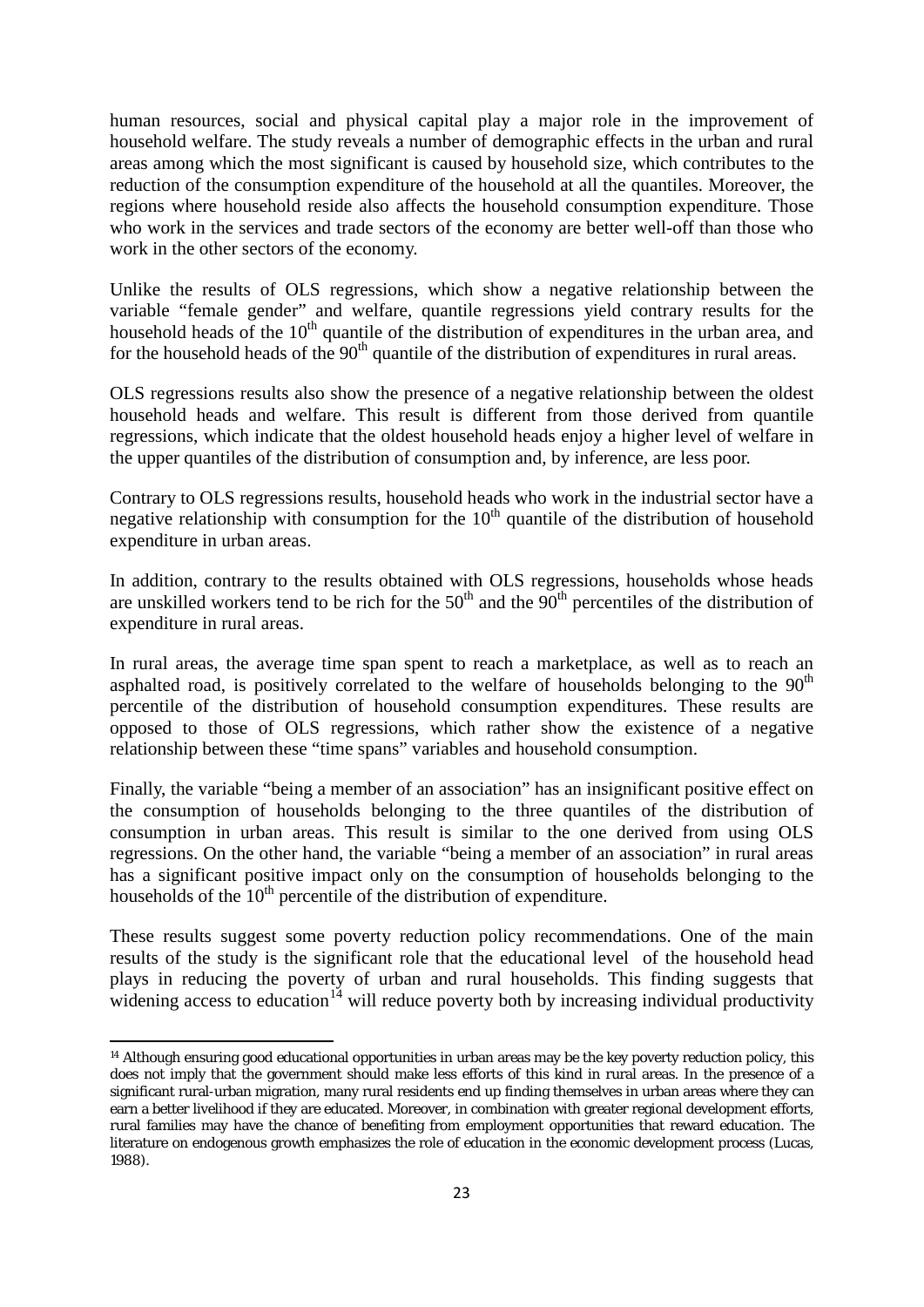and by facilitating the movement of poor persons from the low-paying jobs of the agricultural sector, towards the well-paying jobs of the industrial and services sectors of the economy. What is even more important is that, if public spending on education is targeted at the poor, it can yield a double dividend by reducing poverty in the short term and by increasing the chances of poor children who may then gain access to jobs in the formal sector of the economy, an opportunity that would help them bypass the intergenerational poverty trap. An increase in the levels and quality of education should be accompanied by a sound investment climate to make sure that productive jobs are created for those who are newly educated.

Since the study has shown that poverty increases with household size both in rural and urban areas, one way to reduce household size, and hence poverty is to heighten the awareness of household heads about the possibility of reducing the number of children in the household through such techniques as contraception or abstinence, which are provided by family planning services. More specifically, it is urgent in the case of Cameroon to intensify the efforts and activities of family planning services. This will entail increasing family-planning financial expenditure, and also carrying out research on the determinants of fecundity as well as on the decentralization, provision, and supervision of family planning services in the country.

Since the occupation of household heads working in agriculture does not reduce poverty, there is consequently an urgent need to increase farm income through a rise in farm productivity by providing farmers with inputs such as fertilizer, pesticides, selected seeds, and appropriate mechanization, which can make it possible for them to increase agricultural output. This can be done through agricultural finance development by creating agricultural credit institutions, which can help farmers finance these production inputs. Moreover, farmers should also be provided with extension services in order for them to adopt sound advice in terms of cultural practices and information about market conditions, which may enable them to choose which crops to produce and to sell at advantageous prices. Furthermore, the government should endeavor to design and implement rural development programmes in the areas of physical infrastructure, energy, and social infrastructure such as roads, communications, telecommunications, schools, and hospitals, which can open up the countryside and facilitate exchange between rural and urban areas, which may in turn contribute to the modernization of rural areas and improvements in the well-being of rural dwellers.

In addition, the study's regression analysis results have highlighted the importance of infrastructure and of other market variables such as access to good roads. These are areas in which Cameroon has made modest progress during the last two decades, and therefore more needs to be done.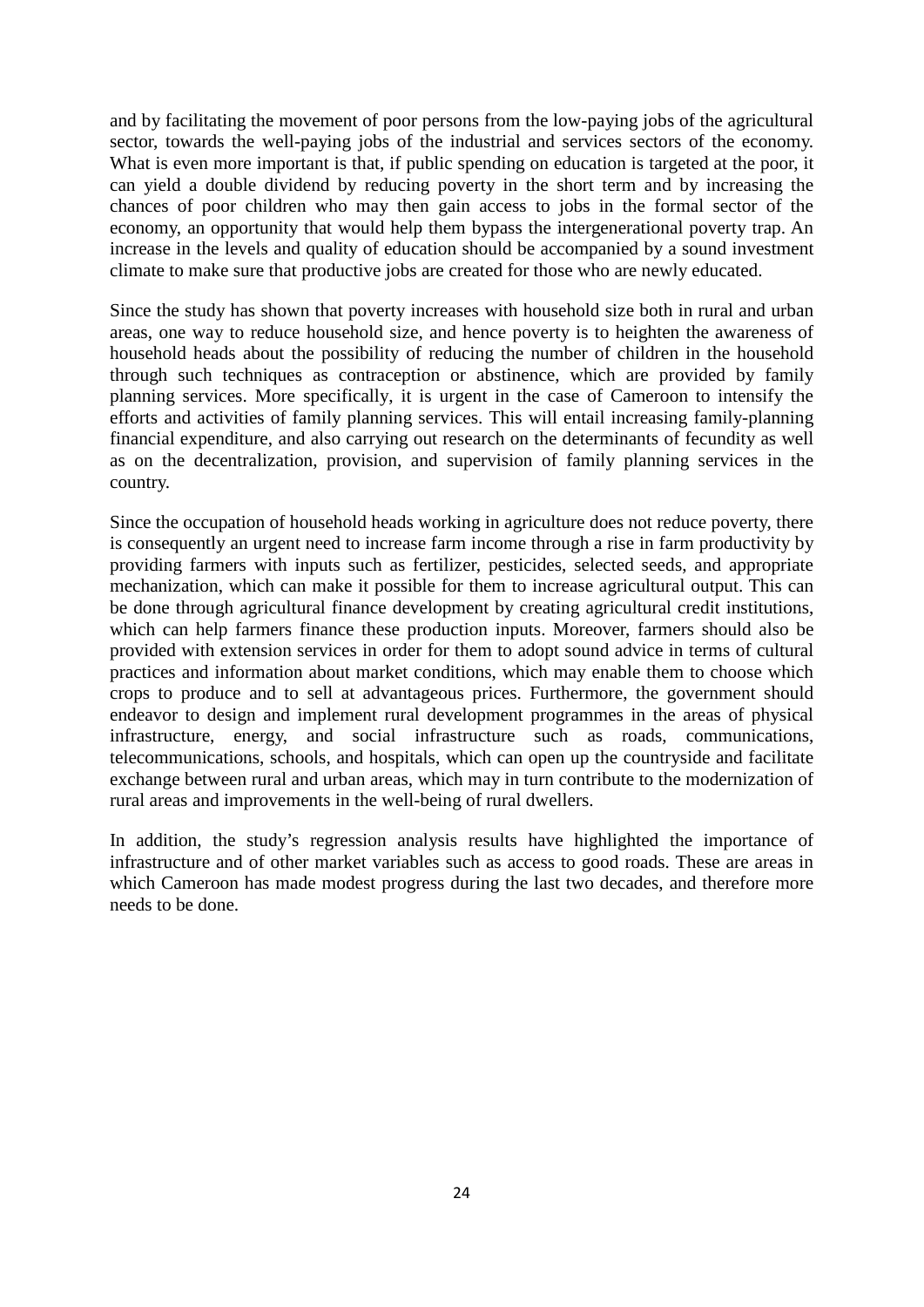## **5. References**

**Araar, A., (2006).** On the Decomposition of the Gini Coefficient: an Exact Approach, with an Illustration Using Cameroonian Data. Cahier de recherche/Working Paper **06-02,**  Département d'économique, CIRPÉE, Université Laval.

**Bhattacharya, N. and Mahalanobis, B.,(1967).** Regional Disparities in Household Consumption in India," *Journal of the American Statistical Association*, 62.

**Barros, R., Fox, L. and Mendonca, R. (1997)** Female‐Headed Households, Poverty, and the Welfare of Children in Urban Brazil. Economic Development and Cultural Change, Vol. 45 No.2, 231‐57.

**Baye Menjo, F. and Fambon, S. (2002).** Decomposition of inequality in the distribution of living standards in Cameroon. African journal of Economic Policy, Vol. 9, No.2.

**Bourguignon, F. (1979).** Decomposable income inequality measures. *Econometrica*, **47**, 901- 920.

**Buhai S.** Quantile regression: overview and selected applications. Ad-Astra-The Young Romanian Scientists' Journal. 2005;5(1):1–17.

**Chameni Nembua, C. and Miamo Wendji, C., (2012).** Inequality of Cameroonian Households: An Analysis Based on Shapley-shorrocks Decomposition International Journal of Economics and Finance , Vol. 4, No.6, 149-156.

**Ching, P. (1991)**. "Size Distribution of Income in the Philippines." In *Making Economies More Efficient and More Equitable: Factors Determining Income Distribution*, ed. Toshiyuki Mizoguchi. Tokyo: Kinokuniya Company.

**Cowell, F.A., (1980).** On the Structure of Additive Inequality Measures, Review of Economic Studies, 47:521-31

**Deaton, A. et J. Muellbauer (1980),** Economics and Consumer Behaviour, Cambridge: Cambridge University Press.

**Deaton, A. (1997).** The Analysis of Household Survey: A Microeconometric Approach to Development Policy. Washington, DC: World Bank.

**Fambon, S. (2010).** Inequality in the distribution of household expenditure in Cameroon:AGini decomposition analysis based on the Shapley-value approach. Educational Research, vol.1, No.2, 021-031.

**Fields, G.S. (1997).** Accounting for Income Inequality and its Change, Paper presented at the American Economic Association annual meeting, New Orleans.

**Glewwe, P., (1986).** The Distribution of Income in Sri Lanka in 1969–70 and 1980–81: A Decomposition Analysis. *Journal of Development Economics* 24, no. 2: 255–74.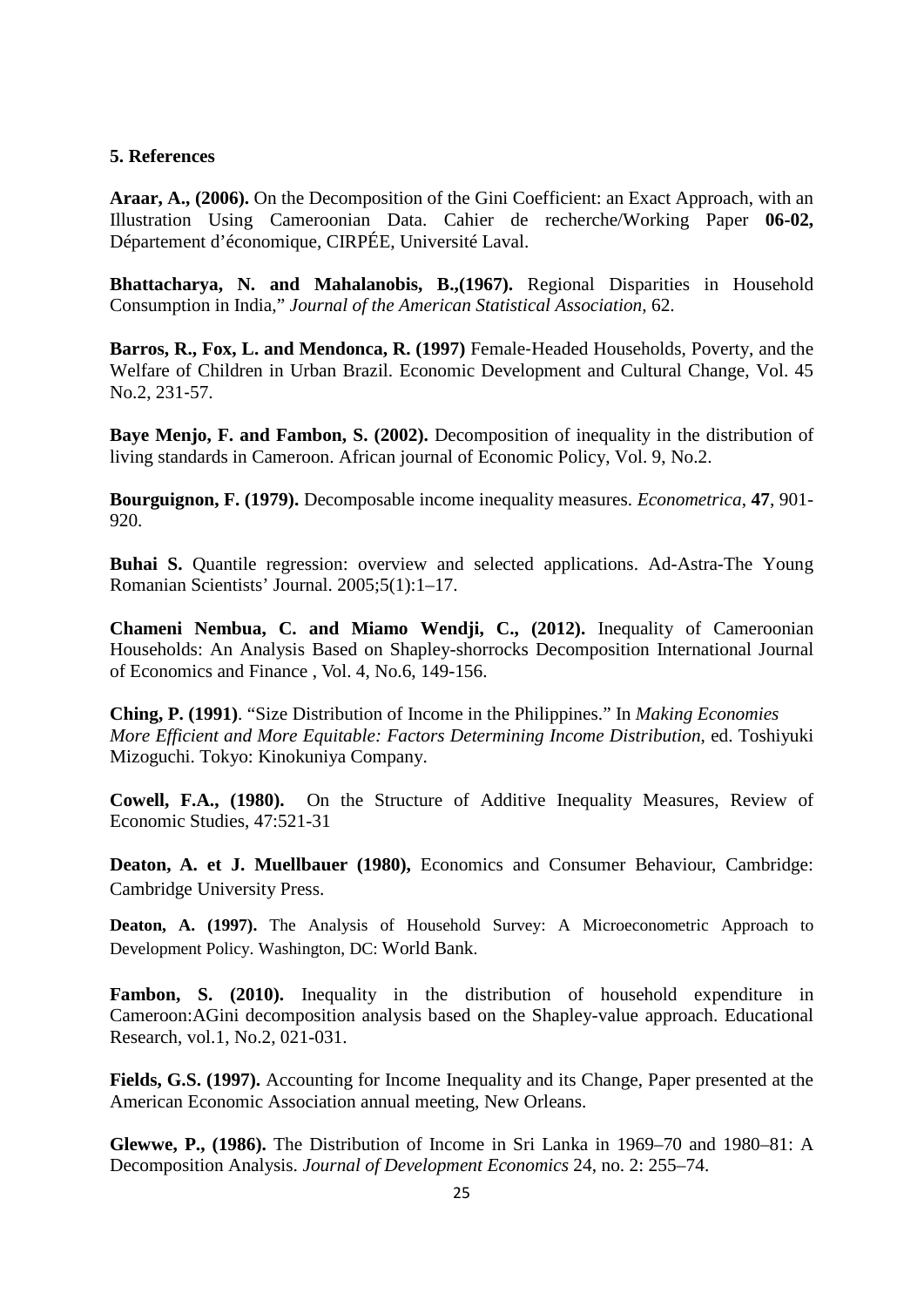**Ikemoto, Yukio. (1985)**. Income Distribution in Malaysia: 1957–80. *Developing Economics* 23, no. 4: 347–67.

**––––––. (1991)**. *Income Distribution in Thailand: Its Changes, Causes, and Structure*. I.D.E. Occasional Papers Series no. 25. Tokyo: Institute of Developing Economies.

**Institut National de la Statistique (INS) (2007),** Troisième Enquête Camerounaise auprès des ménages ECAM3, Yaoundé.

**Jenkins, S. P. (1995).** Accounting for inequality trends: Decomposition analyses for the UK, 1971-86. *Economica*, **62**, 29-63.

**Koenker R and Bassett G**. (1978). Regression quantiles. Econometrica: Journal of the Econometric Society.;46(1):33–50.

**Koenker R. and Hallock KF.** (2001). Quantile regression: an introduction. The Journal of Economic Perspectives. 15(4):143–156.

**Lanjow, P. and Ravallion, M. (1995)** Poverty and Household Size, the Economic Journal, Vol.105, 1415 – 1434.

**Litchfield, J. and McGregor, Th., (2008).** Poverty in Kagera, Tanzania: Characteristics, Causes and Constraints. PRUS Working Paper no. 42, August.

**Kanbur, R. and Zhang, X. (1999).** Which regional inequality? The evolution of rural-urban and inland-coastal inequality in China from 1983 to 1995. *Journal of Comparative Economics*, 27(4), 686-701.

**Mookherjee, D., and Shorrocks, A. (1982)**. A Decomposition Analysis of the Trend in UK Income Inequality. *Economic Journal* 92, no. 367: 886–902.

**Ngah Epo, B. and Menjo Baye, F. (**2013). Determinants of Inequality in Cameroon: A Regression-Based Decomposition Analysis*.* Botswana Journal of Economics, Vol 11, No 15, 2-20.

**Nguyen, B.T., Albrecht, J. W., Vroman, S. B., and Westbrook, M. D.,** (2007). A Quantile Regression Decomposition of Urban-Rural Inequality in Vietnam, *Journal of Development Economics Vol.* 83, 466-490.

**Pyatt, G. (1976).** On the interpretation and disaggregation of Gini coefficients. *Economics Journal*, 86, 243–255.

**Shorrocks, Anthony F., (1980).** "The Class of Additively Decomposable Inequality Measures." *Econometrica* **48,** 3:613– 625, Apr. 1980.

**Shorrocks, Anthony F**., **(1984).** "Inequality Decomposition by Population Subgroups." *Econometrica* **52,** 6:1369 –1385, Nov.